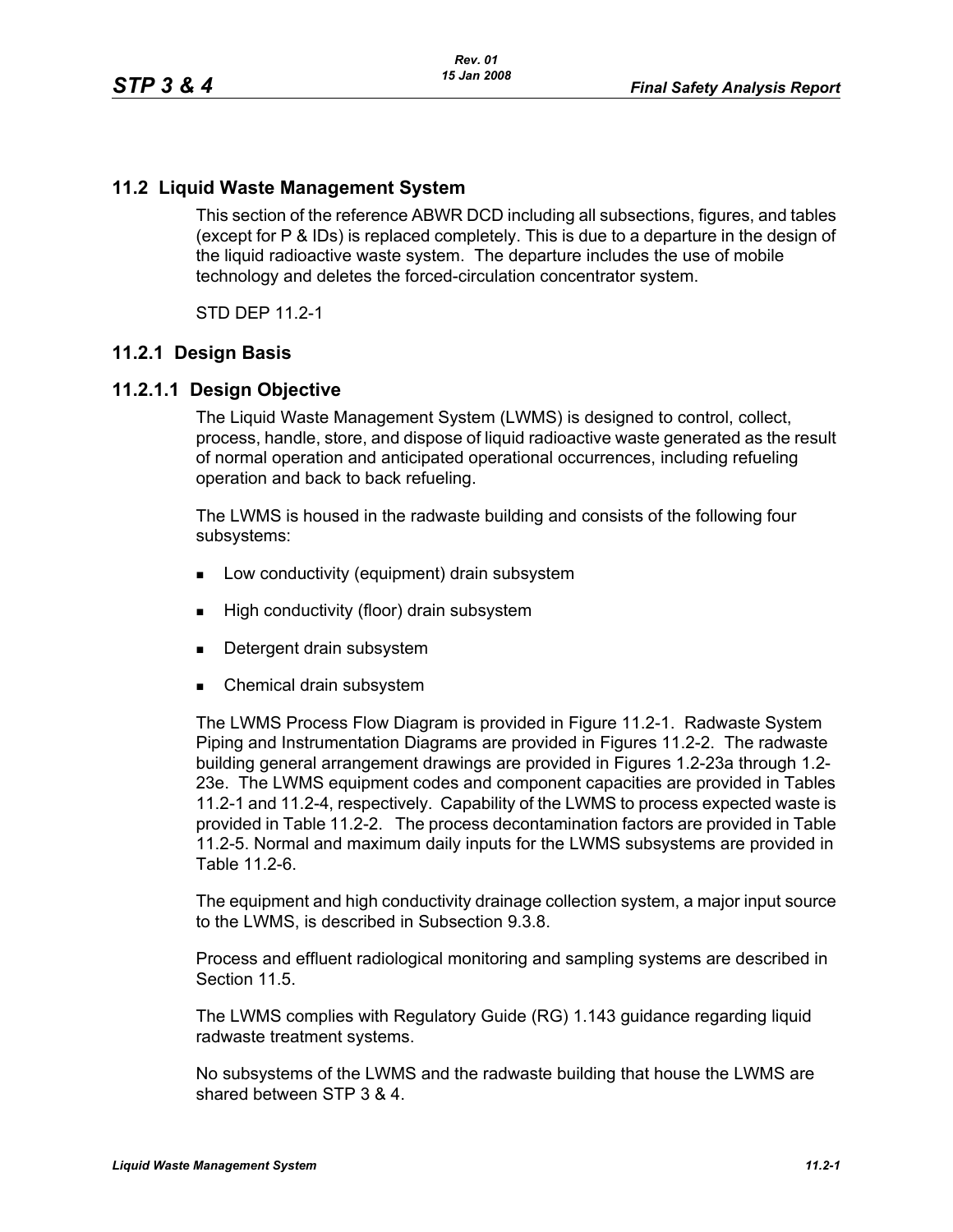# **11.2.1.2 Design Criteria**

The criteria considered in the design of this system include (1) minimization of solid waste shipped for burial, (2) reduction in personnel exposure, (3) minimization of offsite releases, and (4) maximizing the quality of water returned to the primary system. 'Minimization' is based on good engineering practice, and/or cost benefit analysis to keep waste generation and dose as low as reasonably achievable.

The design criteria for the LWMS are:

- Compliance with Appendix I to 10 CFR 50 numerical guidelines for offsite radiation doses as a result of gaseous or airborne radioactive effluents during normal plant operations, including anticipated operational occurrences is provided in the cost benefit analysis performed in accordance with the NEI topical report (NEI 07-11) for numerical design objectives for 10 CFR 50 Appendix I. The cost benefit numerical analysis as required by 10 CFR 50 Appendix I Section II Paragraph D demonstrates that the addition of items of reasonably demonstrated technology will not provide a favorable cost benefit. Therefore, the described system meets the numerical guides for dose design objectives.
- The LWMS is designed so that no potentially radioactive liquids can be discharged to the environment unless they have been sampled and verified to be within the limits for discharge. Off-site radiation exposures on an annual average basis are within the limits of 10 CFR 20 and 10 CFR 50 Appendix I.
- The LWMS is designed to meet the requirements of General Design Criteria (GDC) 60 and 61 and the guidance of RG 1.143. RG 1.143 provides design guidance in regard to natural phenomena hazards, internal and external man-induced hazards, and quality group classification and quality assurance provisions for radioactive waste management systems; structures and components. Further, it describes provisions for mitigating Design Basis Accidents (DBA) and controlling releases of liquids containing radioactive materials, e.g., spills or tank overflows, from all plant systems outside reactor containment (see Table 11.2-1 Equipment Codes for Radwaste Equipment from RG 1.143).
- The LWMS is designed to keep the exposure to plant personnel "As Low As Reasonably Achievable" (ALARA) during normal operation and plant maintenance, in accordance with RG 8.8.
- All atmospheric liquid radwaste tanks are provided with an overflow connection at least the size of the largest inlet connection. The overflow is connected below the tank vent and above the high-level alarm instrument location. Each collection tank room is designed to contain the maximum liquid inventory in the event that the tank ruptures as described in Subsection 11.2.2.5. The radwaste building walls are sealed and coated. Tank cubicle liners are utilized to prevent accidental releases to the environment.
- The system is designed to control releases of radioactive materials within the numerical design objectives of Appendix I to 10 CFR 50.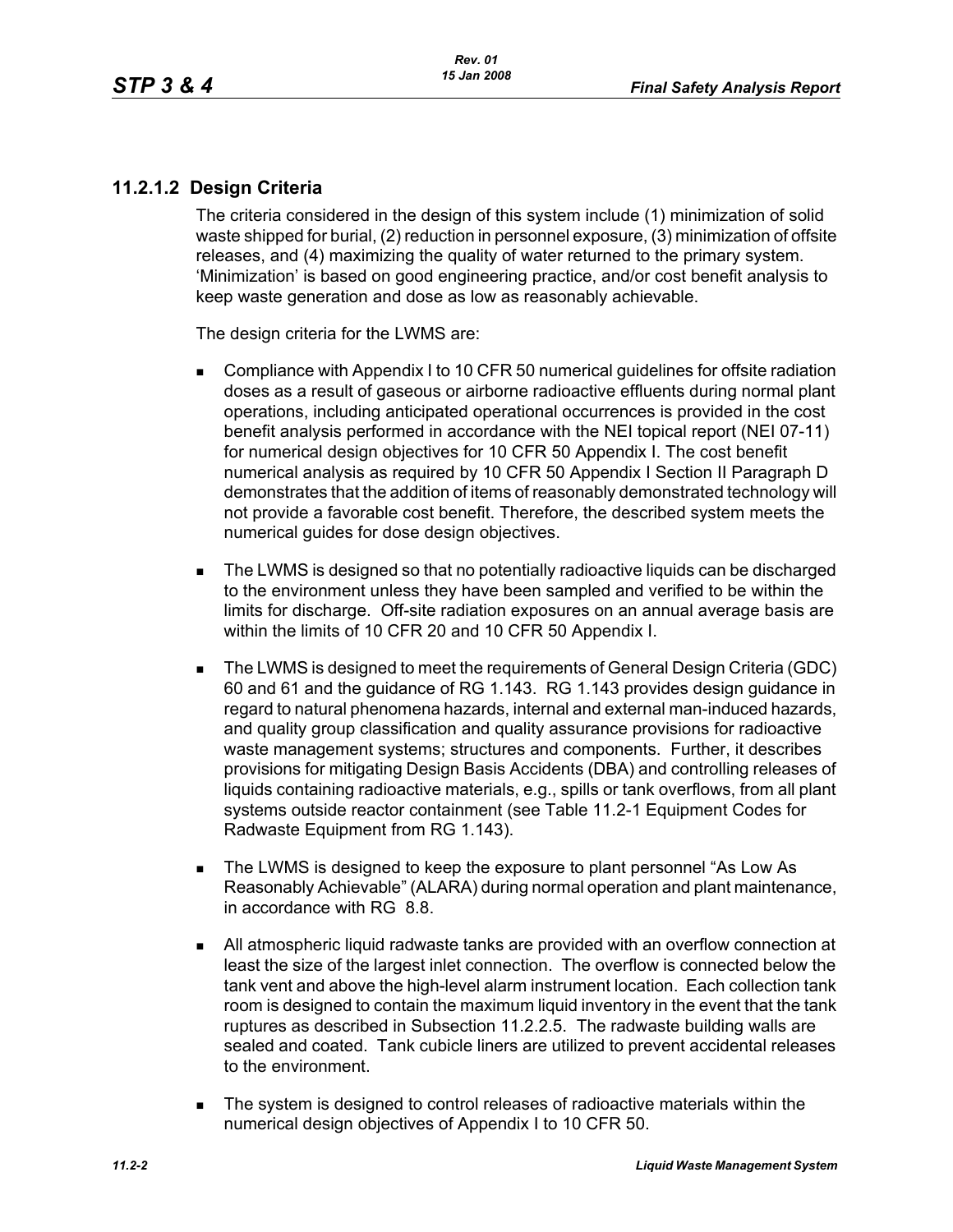**The system is designed to provide sufficient capacity, redundancy, and flexibility to** meet the concentration limits of 10 CFR 20 during periods of equipment downtime and during operation at design basis fuel leakage (see Table 11.2-2 for capability of the four subsystems to process maximum inputs).

Process and effluent radiological monitoring systems are described in Section 11.5.

The LWMS has no safety-related function. Failure of the system does not compromise any safety-related system or component nor does it prevent shutdown of the plant. No interface with the Class IE electrical system exists.

STP 3 & 4 is responsible, initially and subsequently, for the identification of mobile/portable LWMS connections that are considered non-radioactive, but later may become radioactive through interfaces with radioactive systems; i.e., a non-radioactive system becomes contaminated due to leakage, valving errors or other operating conditions in radioactive systems. STP 3 & 4 uses operating procedures to ensure the guidance and information in Inspection and Enforcement (IE) Bulletin 80-10 (May 6, 1980) is followed. The LWMS mobile systems are not connected to the potable or sanitary water system. All non-radioactive connections (e.g., makeup water for flushing, service air for sluicing process) to the radwaste system (including the mobile system) contain double isolation e.g., check valves and isolation valve to prevent cross contamination.

Subsection 11.2.1.2.4 addresses design requirements to minimize contamination of the facility and environment, facilitate decommissioning, and minimize the generation of radioactive waste, in compliance with 10 CFR 20.1406 including design requirements for connections that are considered non-radioactive, but later may become radioactive through interfaces with radioactive systems.

# **11.2.1.2.1 Quality Classification, Construction, and Testing Requirements**

The quality group classification, and corresponding codes and standards that apply to the design of the LWMS are discussed in FSAR Section 3.2.

The non-safety related SSC Quality Control Program for the LWMS is described in the STP 3 & 4 Quality Assurance Program description in section 17.5S.

#### **11.2.1.2.2 Seismic Design**

The seismic category and corresponding codes and standards that apply to the design of the LWMS are discussed in FSAR Section 3.2.

#### **11.2.1.2.3 Occupational Exposure**

Design features to minimize occupational exposure include:

**Design of equipment for easier decontamination in order to reduce maintenance** time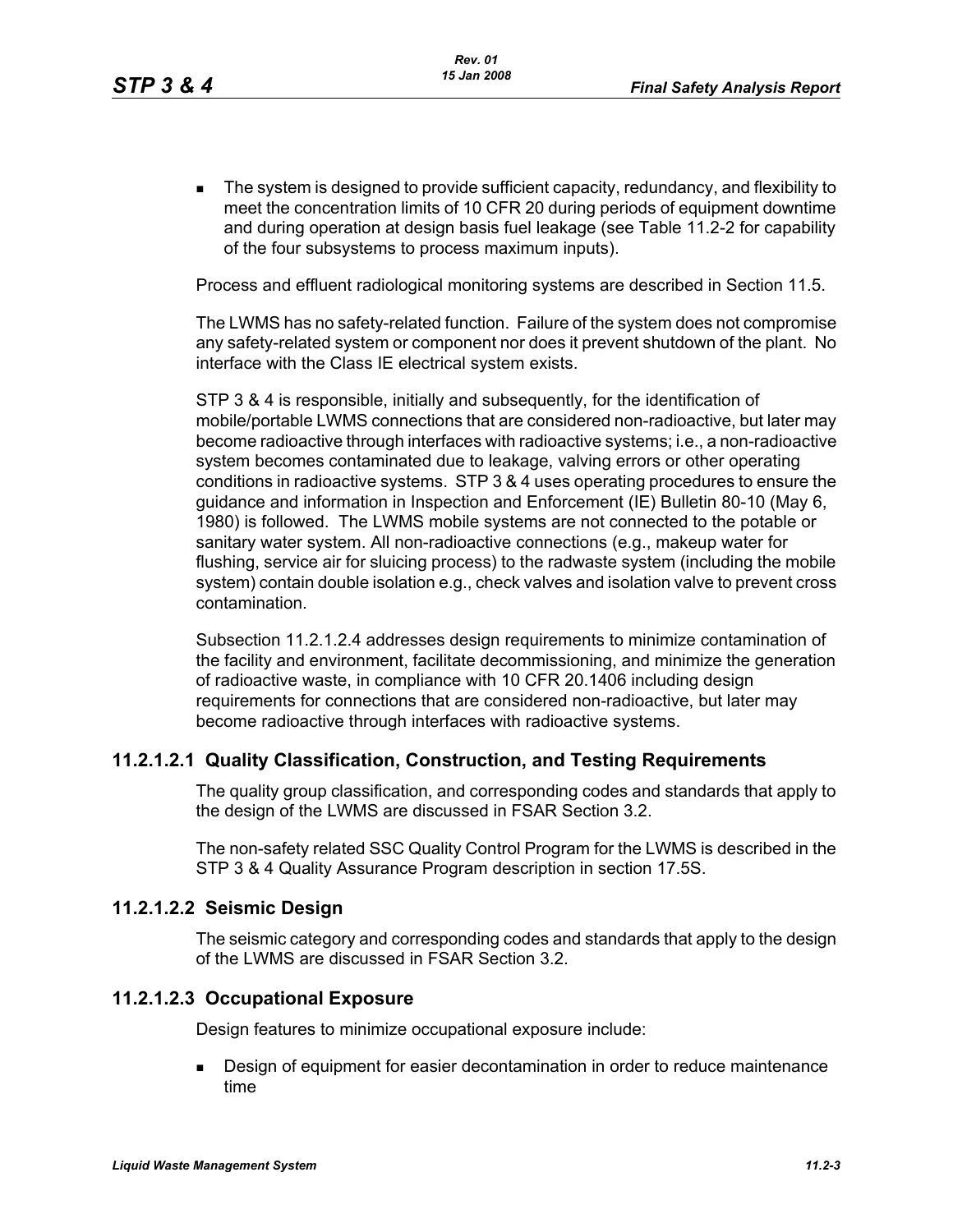- **Location of instruments requiring calibration in a central station outside of** equipment cells
- Arrangement of shield wall penetrations to avoid direct exposure to normally occupied areas
- Piping design to minimize crud traps and plateout (there are no socket welds in contaminated piping systems)
- **Provision for remote pipe and equipment flushing**
- Utilization of remote viewing and handling equipment as appropriate
- A centralized sampling station to minimize exposure time
- Controlled tank vents

# **11.2.1.2.4 Minimization of Contamination and Radwaste Generation**

The LWMS radwaste system, including mobile units as applicable, is designed to minimize contamination of the facility and environment, facilitate decommissioning, and minimize the generation of radioactive waste, in compliance with 10 CFR 20.1406. The following radwaste system design features meet 10 CFR 20.1406 requirements:

- **Example 1** Leakage is controlled and collected to reduce contamination of building floors and interconnecting systems (by use of curbing, floor sloping to local drains, floor-tofloor seals over expansion joints, wall-to-floor joint seals, sheathed hoses, drip pans or containment boxes, backflow preventers, siphon breakers, self-sealing quick disconnects, etc.).
- **The radwaste system design minimizes embedding contaminated piping in** concrete, to the extent practicable.
- **Provisions are included to clean contaminated materials (e.g., system** components, equipment) and reuse resin beds when feasible.
- Mobile liquid radwaste treatment systems with interconnections to permanently installed radwaste system components include provisions that (i) avoid the contamination of nonradioactive systems, (ii) prevent uncontrolled and unmonitored releases of radioactive materials into the environment, and (iii) avoid connections with potable and sanitary water systems.
- **Pressure testing of temporary and flexible lines, system piping embedded in** concrete, and effluent discharge lines or piping buried in soils are performed in accordance with RG 1.143 guidance.
- **Corrosion resistant properties of all system piping and valves associated with** transfer lines to storage tanks and discharge piping in soils and concrete are included. The LWMS also includes features designed for early detection of leaks and spills (e.g., leak detection sumps and wells).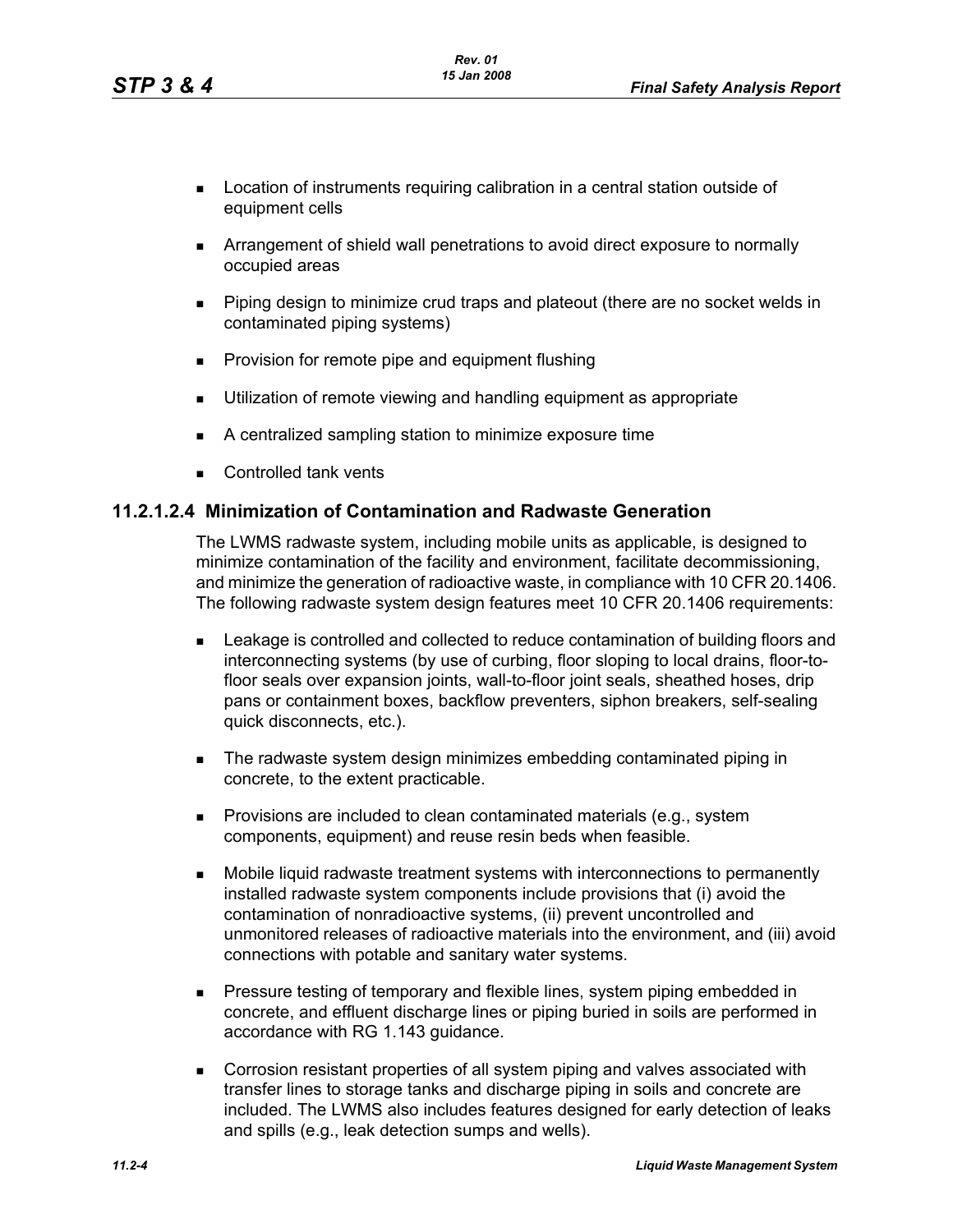# **11.2.1.2.4.1 Minimization of Contamination to Facilitate Decommissioning**

Examples of the design features for operation that minimize contamination and facilitate decommissioning are as follows:

- Equipment design minimizes the buildup of radioactive material and facilitates flushing of crud traps.
- **Equipment design contains provisions for draining, flushing, and decontamination** of the equipment and associated piping.
- In order to minimize leakage and releases of radioactive gases, pressure retaining components of process systems utilize welded construction to the maximum practicable extent. Flanged joints or suitable rapid disconnect fittings are used where maintenance or operational requirements clearly indicate that such construction is preferable. Pitching of lines is applied where possible to minimize the potential for entrapment of radioactive material.
- Radwaste system connections including to the mobile system for the process of radioactive liquid waste (including slurries and sludges) utilize welded construction to the maximum practicable extent.
- All non-radioactive connections (e.g., makeup water for flushing, service air for sluicing process) to the radwaste system (including the mobile system) contain double isolation e.g., check valves and isolation valve to prevent cross contamination of the radioactive system. The radwaste mobile systems are not connected to the potable or sanitary water system.
- All radwaste system components, piping and valves are constructed of corrosion resistant material compatible with the process fluid.
- Penetrations through outer walls of the radwaste building are sealed to prevent miscellaneous leaks to the environment.
- Equipment vents, to the maximum extent possible, are piped directly to the radwaste building HVAC system to prevent airborne contamination of the radwaste building.
- Appropriately sloped floors and floor drains are provided in areas where potential for a spill exists to limit the extent of contamination.
- **Provisions for epoxy-type or steel wall and floor coverings which provide smooth** surfaces to minimize contamination and facilitate decontamination.
- **Low conductivity and high conductivity sumps are stainless steel lined to reduce** crud buildup and to facilitate decontamination.
- Radwaste tanks containing radioactive liquids are located in shielded compartments. The tank compartments are designed to contain leakage and the postulated failure of a tank or pipe rupture as described in Subsection 11.2.2.5.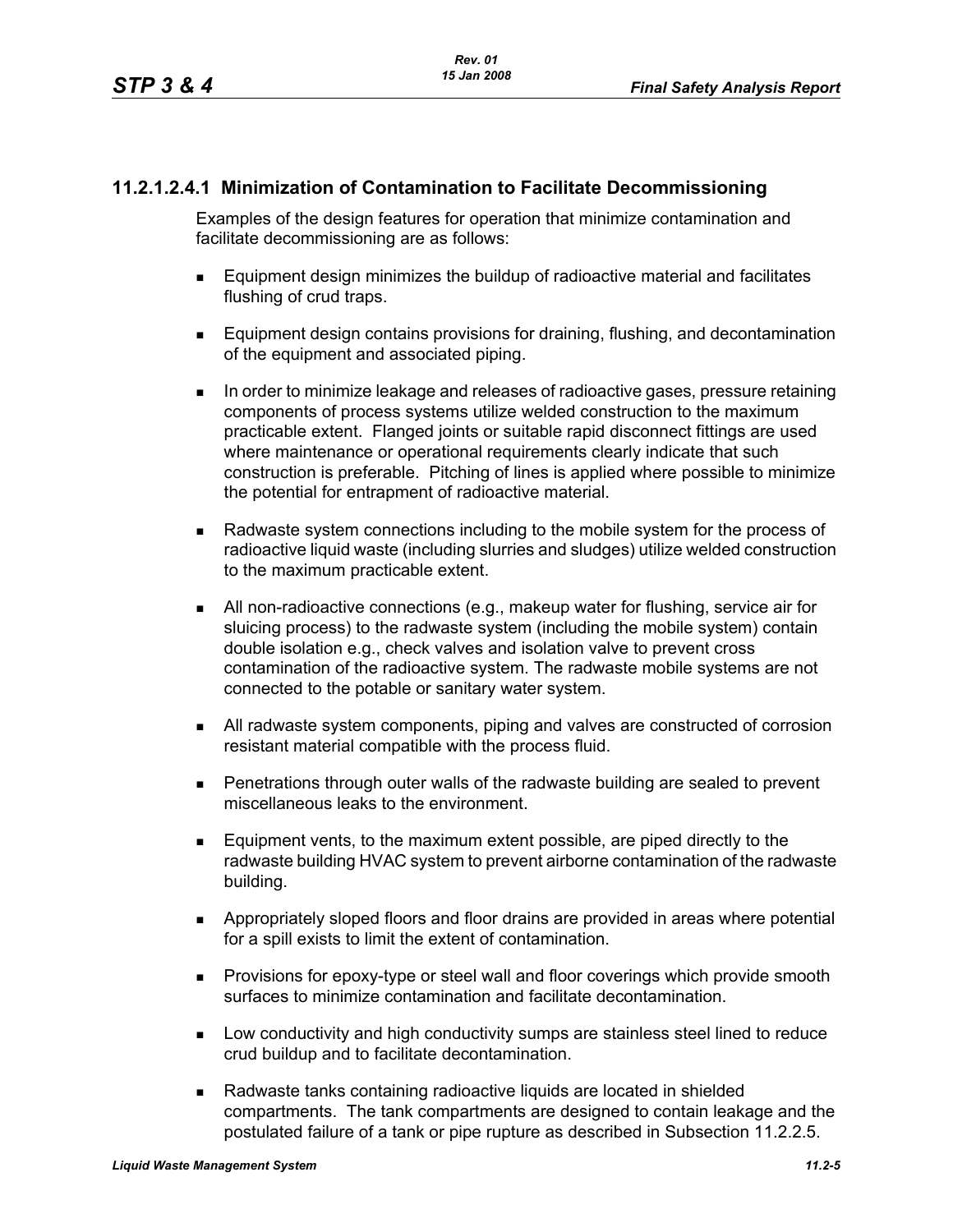- Curbs, drip pans or thresholds with floor drains routed to the radwaste system are provided for pumps and mobile treatment systems. Leakage is prevented from entering unmonitored and non-radioactive systems and ductwork in the area.
- System controls provide interlocks to prevent spillage from potential operator errors as well as equipment failure and provisions to collect leakage from LWMS. Therefore, no single operator error or equipment malfunction (single failure) results in an uncontrolled release of radioactive material to the environment.
- The LWMS provides one discharge line to the Main Coolant Reservoir (MCR) via the circulating water system. Administrative control and radiation monitoring equipment are placed on this line to measure the activity discharged, to assure no unintended release, and to assure that specified limits are not exceeded. A high radiation signal from this monitor will close the discharge valve.

### **11.2.1.2.4.2 Minimization of Radioactive Waste Generation**

Examples of the design features to minimize the generation of radioactive waste include the following:

- The LWMS is divided into four subsystems (low conductivity waste (LCW) subsystem, high conductivity waste (HCW) subsystem, detergent waste subsystem, and chemical drain subsystem) which segregate the various types of liquid radwaste based on their composition and process requirements. The segregation is used to help provide the optimum water quality and radionuclide removal prior to recycle to the condensate storage tank or plant discharge. The segregation of the LWMS allows optimization of the LWMS treatment process and minimizes the generation of sludge and spent resin from the LWMS treatment. The sludge and spent resin generated from the radioactive material removed from the LWMS are transferred to the solid waste system for disposal.
- **The LWMS is designed with margin so that liquid waste should not be discharged** except as needed to maintain the plant water balance. The radwaste system is designed to maximize the recycling of water within the plant, which minimizes the releases of liquid to the environment. Maximizing recycling serves to minimize the potential for exposure of personnel in unrestricted areas from the liquid release pathway.
- Regeneration of the condensate demineralizers is not performed. Resin regeneration, produces a large volume of waste, every three to five days. The resin is replaced when necessary. Also, the filtration of condensate through high efficiency filters upstream of the condensate demineralizers reduces the amount of insoluble solids which come into contact with the resin.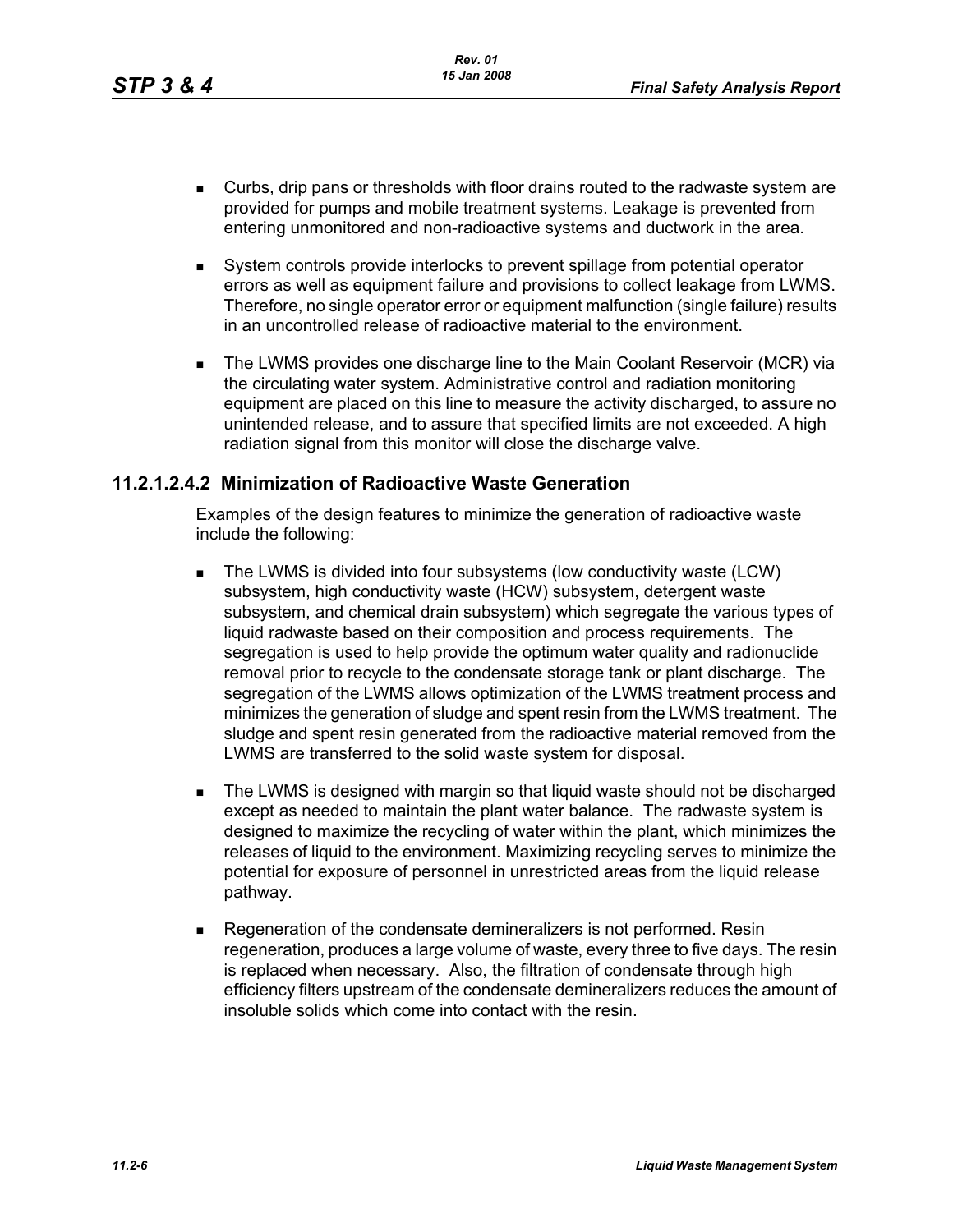# **11.2.2 System Description**

The LWMS collects, monitors, processes, stores, and disposes of potentially radioactive liquid waste collected throughout the plant.

The low and high conductivity drainage systems are described in Section 9.3.

Potentially radioactive liquid wastes are collected in tanks located in the radwaste building. System components are designed and arranged in shielded enclosures to minimize exposure to plant personnel during operation, inspection, and maintenance. Tanks, processing equipment, pumps, valves, and instruments that may contain radioactivity are located in controlled access areas.

The LWMS normally operates on a batch basis. In the event of liquid waste input surge, such as from refueling operations, including back to back refueling, the LWMS is operated on a continuous basis to support plant operation. Provisions for sampling at important process points are included. Protection against accidental discharge is provided by detection and alarm of abnormal conditions and by administrative controls.

The LWMS is divided into four subsystems, so that the liquid wastes from various sources can be segregated and processed separately, based on the most economical and efficient process for each specific type of impurity and chemical content. Crossconnections between subsystems provide additional flexibility in processing the wastes by alternate methods and provide redundancy if one subsystem is not operating.

The LWMS is designed to treat process liquids with radionuclide concentrations associated with the design basis fuel leakage and produce water suitable for recycling to the condensate storage tank. Operational and outage related water balance considerations occasionally may require the discharge of processed radioactive effluent from the sample tanks to the environment, in which case concentrations of radionuclides in the effluent will meet the requirements of 10 CFR 20. Radiation exposure to persons in unrestricted areas resulting from liquid waste discharged during normal operation and anticipated operational occurrences will be less than the values specified in 10 CFR 50, Appendix I. Liquid discharge to the MCR via the circulating water system can be initiated from only one sample tank at a time through a locked-closed valve that is under administrative control. The discharge sequence is initiated manually. No single error or failure will result in discharge to the MCR via the circulating water system. The LWMS provides one discharge line to the MCR via the circulating water system for the release of liquid. Radiation monitoring equipment is placed on this line to measure the activity discharged and to assure that specified limits are not exceeded. A high radiation signal from this monitor automatically closes the discharge valve. The discharge line is fed by either the hot shower drain (HSD) sample tank (a very low level radioactivity source) or one of the LCW or HCW sample tanks.

The LWMS consists of the following four process subsystems described in the following subsections.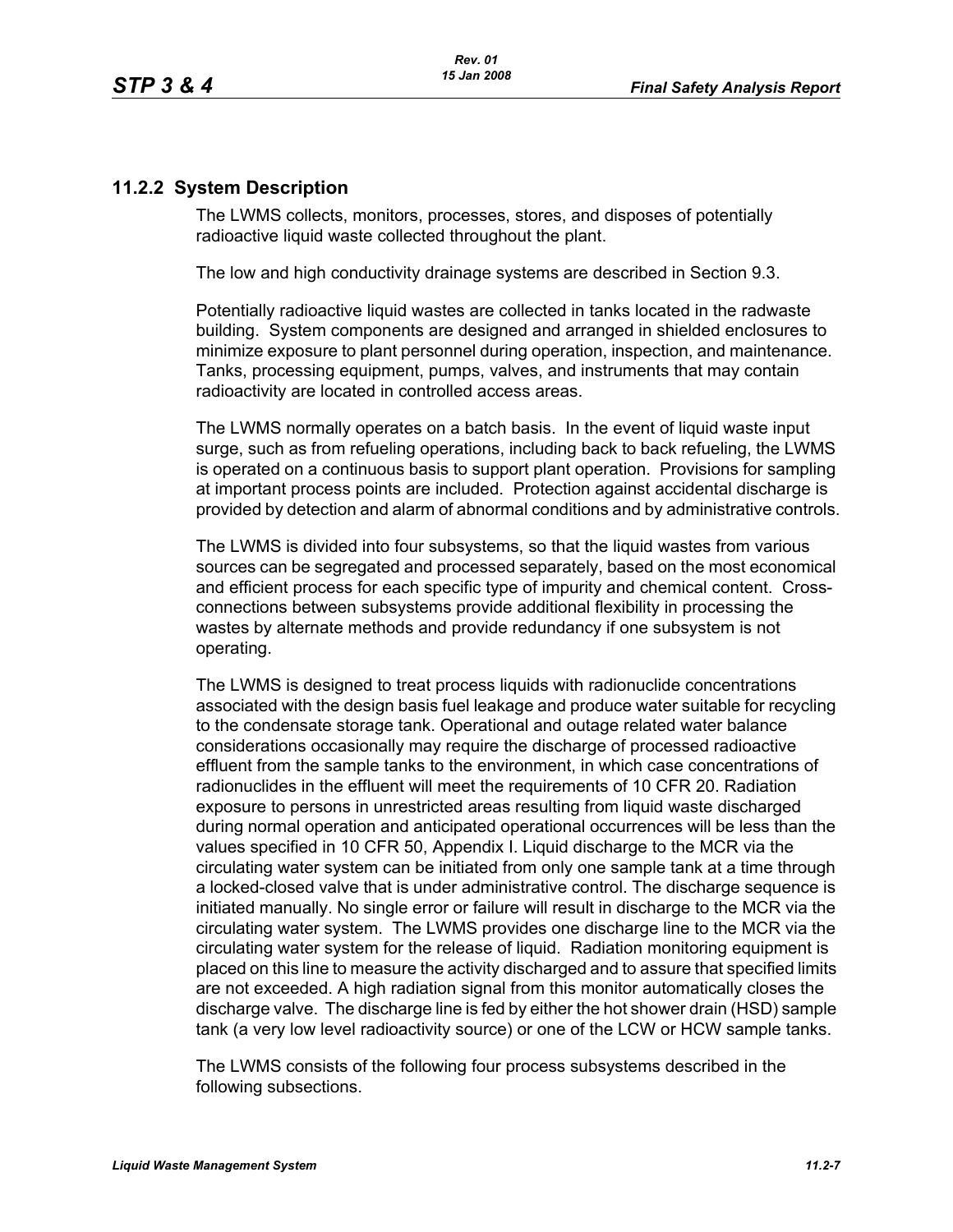# **11.2.2.1 Low Conductivity Subsystem**

The LCW collector tanks receive low conductivity inputs from various sources within the plant. These waste inputs have a high chemical purity and are processed on a batch basis. The low conductivity drain subsystem consists of four LCW collector tanks and pumps, a mobile based processing system (typically consisting of a collection of filtration systems (carbon and membrane filters), reverse osmosis system, deep-bed ion exchanger systems, and the associated piping, instrumentation and electrical systems as required), and two sample tanks and sample pumps.

The LCW collected in the LCW collector tanks is sampled and the treatment process is selected based on the chemical and radiological removal requirements. Provisions for bypassing processing units such as the charcoal filters, the reverse osmosis units and the polishing demineralizer are provided. The LCW (primarily equipment drains) processing based on the expected high purity water quality may not always need to include the charcoal filter and reverse osmosis units. These units provide redundant processing components for the HCW subsystem.

The LCW collector tanks influent header is cross-connected to the HCW collector tanks influent header such that either system can collect low conductivity waste and/or high conductivity waste. Cross-connections with the high conductivity waste subsystem allow processing of LCW through the mobile system for high conductivity waste treatment. Cross-collection and processing are not expected to be used during normal operations but infrequent operation during an outage when large quantity of radioactive liquid waste may be generated for processing in the LWMS.

A strainer or filter is provided downstream of the last ion exchanger in series to collect any resin fines that may be present due to the failure of the internal screen in the ion exchanger vessel.

The LCW sample tanks collect the process effluent, so that a sample may be taken for chemical and radioactivity analysis before discharging or recycling. The discharge path depends on the water quality, dilution stream availability and plant water inventory. Off-standard quality effluent can be recycled to LCW collector tanks. If the treatment effluent meets water quality standards and if the water inventory permits it to be recycled, the processed LCW effluent can be recycled to the condensate storage tank.

Filters are backwashed periodically to maintain their performance. Backwash waste from the membrane filters and rejects from reverse osmosis units are discharged to a liquid waste (LW) backwash receiving tank. Spent deep-bed ion exchanger resin is either discharged to the spent resin storage tank as slurry or sent directly to a liner or high integrity container (HIC).

# **11.2.2.2 High Conductivity Subsystem**

The HCW collector tanks receive HCW inputs from various high conductivity drain sumps in the Reactor Building (RB), Turbine Building (TB), and Radwaste Building. The high conductivity drain collection tanks can also receive waste input from the chemical drain collection tank.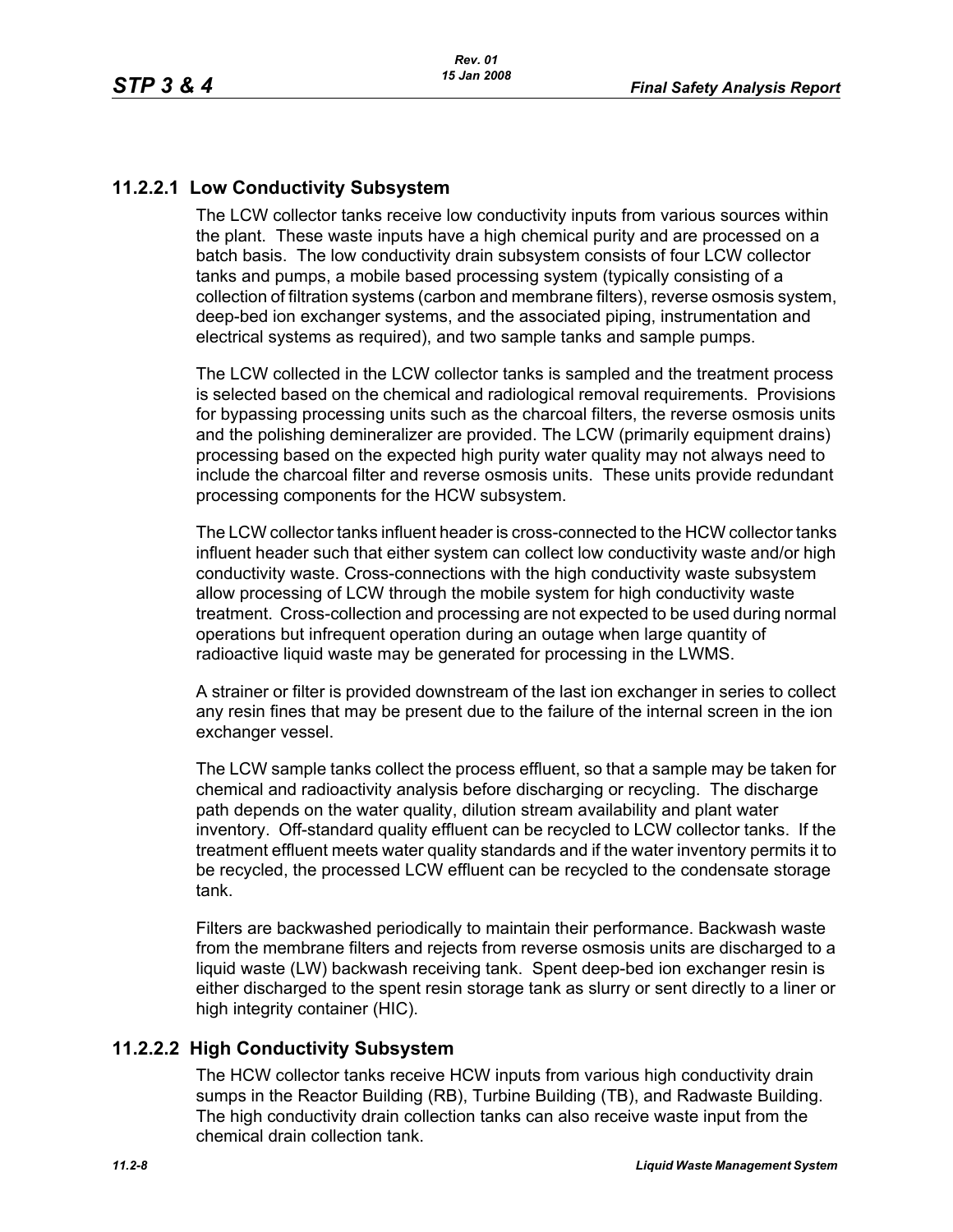The high conductivity drain subsystem consists of three HCW collector tanks and pumps, a mobile based processing system, consisting of filtration systems (carbon and membrane filters), reverse osmosis system, deep-bed ion exchanger systems and the associated piping, instrumentation and electrical systems as required, and two sample tanks and sample pumps. The waste collected in the HCW collector tanks is processed on a batch basis.

Cross-connections with the LCW subsystem also allow for processing through that subsystem. The HCW collector tanks can be shared with the LCW subsystem to provide additional collection capacity.

A strainer or filter is provided downstream of the last ion exchanger in series to collect resin fines that may be present.

The HCW sample tanks collect the process effluent, so that a sample may be taken for chemical and radioactivity analysis before discharging or recycling. The discharge path depends on the water quality, dilution stream availability and plant water inventory. Off-standard quality effluent can be recycled to HCW collector tanks. If the treatment effluent meets water quality standards and if the water inventory permits it to be recycled, the processed HCW effluent can be recycled to the condensate storage tank.

Backwash waste from the membrane filters and rejects from reverse osmosis units are discharged to a LW backwash receiving tank. Spent deep-bed ion exchanger resin is discharged to one of the spent resin storage tanks in the radwaste building as slurry. Spent charcoal from the LWMS filter is normally packaged directly into a liner or transferred to the spent resin storage tank.

The capability exists to accept used condensate polishing resin in a spent resin storage tank. The used condensate polishing resin from the Condensate Purification System is transferred to the spent resin storage tank in the Radwaste Building prior to use in the deep-bed ion exchanger in the high conductivity waste subsystem.

#### **11.2.2.3 Detergent Waste Subsystem**

Wastewater containing detergent from the controlled laundry and personnel decontamination facilities and decontamination wastewater from throughout the plant is collected in the hot shower drain (HSD) receiver tank. The detergent drain subsystem consists of one HSD receiver tank and two pumps, two inline strainers and associated piping, instrumentation and electrical systems as required, and one sample tank and sample pumps. The detergent waste treatment includes suspended solid removal processing. The treated waste is collected in a sample tank. A sample is taken and if discharge standards are met, then the waste is discharged off-site. Offstandard quality water can either be recycled for further processing to the HSD receiver tank or to a HCW collector tank in the receiving mode.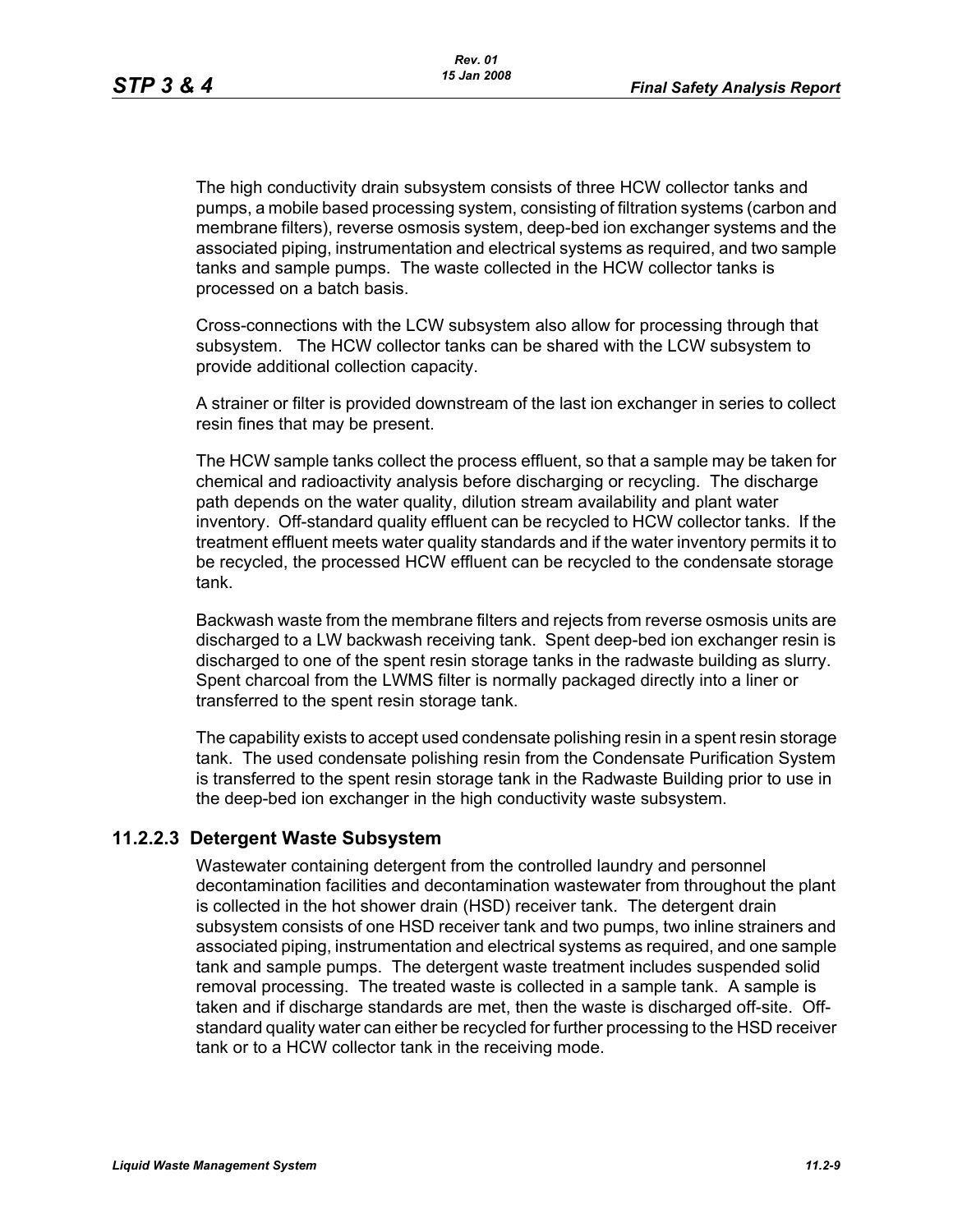# **11.2.2.4 Chemical Drain Subsystem**

The chemical waste collected in the chemical drain collection tank consists of laboratory wastes and decontamination solutions. After accumulating in the chemical drain collection tank, chemical drains are recirculated. A sample is then taken and if discharge standards are met, then the waste may be discharged off-site via the HSD receiving tank. Off-standard quality water is recycled for further processing to a HCW collector tank in the receiving mode. A cross-connection with the detergent drain subsystem is also provided.

# **11.2.2.5 Detailed System Component Description**

The LWMS consists of permanently installed tanks, pumps, pipes, valves, and instruments, and mobile systems for waste processing. Mobile systems provide an operational flexibility and maintainability to support plant operation. The major components of the LWMS are described in the following subsections.

### **11.2.2.5.1 Pumps**

The LWMS process pumps are constructed of materials in accordance with RG 1.143.

### **11.2.2.5.2 Tanks**

Tanks are sized to accommodate the expected volumes of waste generated in the upstream systems that feed waste into the LWMS for processing. The tanks are constructed of stainless steel to provide a low corrosion rate during normal operation. They are provided with mixing eductors and/or air spargers. The capability exists to sample LWMS collection and sample tanks. All permanently installed LWMS tanks are vented into the plant vent. The LWMS tanks are designed in accordance with the equipment codes listed in Table 11.2-1.

Atmospheric liquid radwaste tanks are provided with an overflow connection at least the size of the largest inlet connection. The overflow is connected below the tank vent and above the high-level alarm instrument location. Each collection tank room is designed to contain the maximum liquid inventory in the event that the tank ruptures. Each collection tank compartment is designed to contain the maximum liquid inventory in the event that the tank ruptures. Each collection tank compartment is stainless steellined up to a height equivalent to the tank capacity in the room as described in Subsection 15.7.3.1.

# **11.2.2.5.3 LWMS Mobile Systems for LCW and HCW processing**

The radwaste treatment systems include modular mobile system skids that are designed to be readily replaced during the life of the plant. The mobile system is a skid-mounted design configured for ease of installation and process reconfiguration. In-plant supply and return connections from permanently installed equipment to the mobile system are provided to ensure operational flexibility.

LWMS mobile systems consist of equipment modules, complete with subcomponents, piping and instrumentation and controls necessary to operate the subsystem. Components are in module(s) designed for ease of installation and replacement due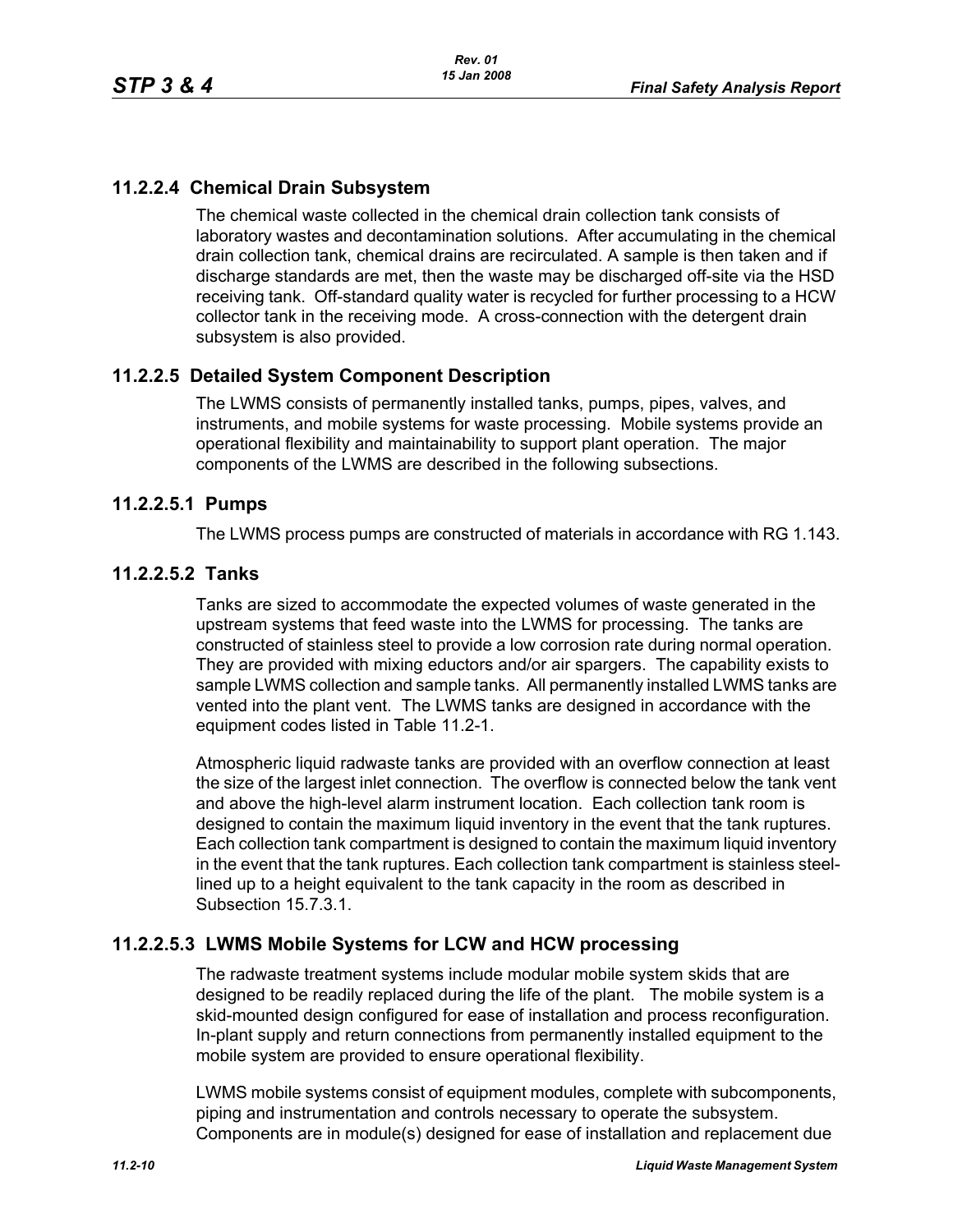to component failure and/or technology upgrade. The modules include the shielding required between the radiation sources of the modules and access and service areas in the Radwaste Building. The modules are permanently installed in the Radwaste Building.

The LWMS mobile systems are located in the Liquid Waste Treatment System bay area of the radwaste building to allow truck access and mobile system skid loading and unloading. Modular shield walls are provided to allow shield walls to be constructed, as necessary, to minimize exposure to personnel during operation and routine maintenance.

The LCW and HCW mobile systems are two separate mobile systems. The LCW and HCW mobile systems are utilized to process the waste collected in the LCW Collector Tanks and HCW Collector Tanks. Each mobile system can utilize a combination of a charcoal filtration unit for removing organics and a membrane filtration unit for removing suspended solids, a reverse osmosis system (RO) for removing ionic impurities, and deep-bed ion exchangers for filter demineralizers for polishing.

The low conductivity drain is processed through the membrane filtration system to remove suspended solids and then processed through the ion exchangers to remove soluble impurities. Fine mesh strainers with flushing connections are provided in the ion exchange vessel discharge and in the downstream piping to prevent resin fines from being carried over to the sampling tanks.

The HCW collector tank content can be processed through a charcoal filter to remove any organics and oils and large particulates that may be present. It is then processed through a membrane type filter for the removal of suspended solids. The filtrate is processed through RO units using membranes that are made of a semi-permeable material for the removal of any remaining solids and ionic impurities. When pressure is applied to the feed side of the membrane, the solution passes through the membrane (permeates) and the solids and other impermeable wastes are rejected. The rejected solids and ionic impurities are collected in the LW backwash receiving tank and the final permeate is polished by deep-bed ion exchangers or filter demineralizers to produce treated water with condensate water quality standards. Fine mesh strainers with flushing connections are provided in the ion exchange vessel discharge and in the downstream piping to prevent resin fines from being carried over to the sampling tanks.

Backwash operation for charcoal filters and membrane filters is performed when the differential pressure across the filter exceeds a preset limit. Membrane filters backwash waste is discharged to the LW backwash receiving tank. Spent organic removal media is packaged directly into a liner or to the spent resin storage tank when the differential pressure exceeds a preset limit or waste quality of the effluent from the unit exceeds a preset value. Exhausted ion exchange resins may be sluiced to the spent resin storage tank or directed to a liner or high integrity container (HIC) when some chosen effluent purity parameter (such as conductivity) exceeds a preset limit or upon high differential pressure.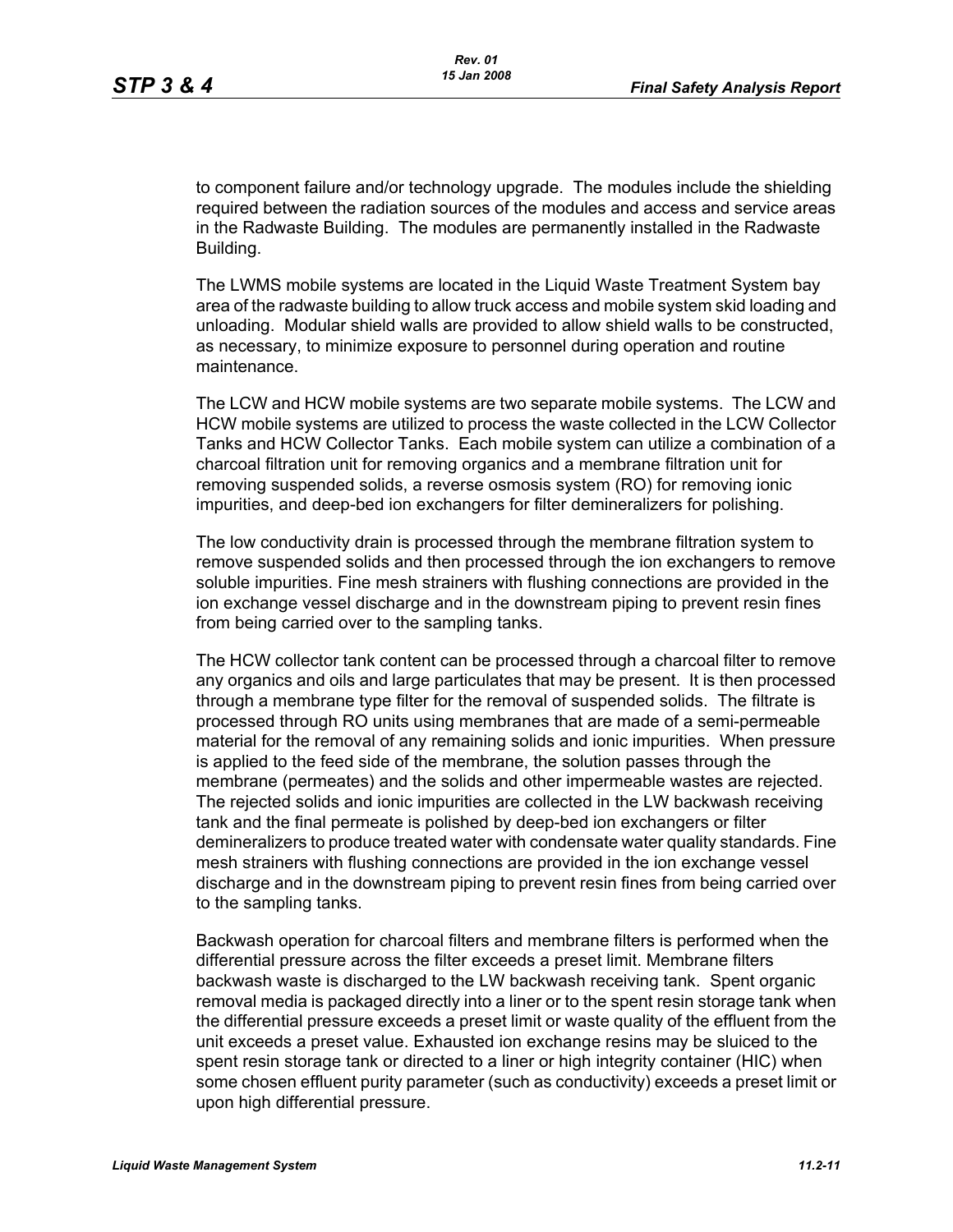# **11.2.3 Estimated Releases**

During liquid processing by the LWMS, radioactive contaminants are removed and the bulk of the liquid is purified and either returned to the condensate storage tank or discharged to the environment. The radioactivity removed from the liquid waste is concentrated on the filter media, ion exchange resins and in the reject water from the RO units. The decontamination factors (DFs) that are listed in Table 11.2-5 are in accordance with NUREG-0016 and are conservative values. The filter media, reverse osmosis rejects and ion exchange resins are sent to the Solid Waste Management System (SWMS) for further processing. If the liquid meets the purity requirements it is returned to the plant for condensate makeup. If the liquid is discharged, the activity concentration is consistent with the discharge criteria of 10 CFR 20 and dose commitment in 10 CFR 50, Appendix I.

The parameters and assumptions used to calculate releases of radioactive materials in liquid effluents and their bases are provided in Section 12.2.2.5. The LWMS design ensures that calculated individual doses from the release of radioactive liquid effluents during normal operation and anticipated operational occurrence is less than 0.03 mSv (3 mrem) to the whole body and 0.1 mSv (10 mrem) to any organ.

Expected releases of radioactive materials by radionuclides in liquid effluents resulting from normal operation, including anticipated operational occurrences, and from design basis fuel leakage are provided in Section 12.2.2.5.

An assessment of potential radiological liquid releases following a postulated failure of a LWMS tank and its components in accordance with SRP 15.7.3 is provided in Subsection 15.7.3.

A tabulation of the releases by radionuclides can be found in Table 12.2-22, Section 12.2.2.5. The tabulation is for the total system and for each subsystem and includes indication of the effluent concentrations. The calculated concentrations in the effluents are within the concentration limits of 10 CFR 20; the doses resulting from the effluents are within the numerical design objectives of Appendix I to 10 CFR 50 and the dose limits of 10 CFR 20 as set forth in Section 12.2.2.4.

#### **11.2.3.1 Release Points**

The release points for liquid discharge to the environment are the discharge of the effluent from the LCW sample tanks or HCW sample tanks or the hot shower drain sample tank as indicated on the process diagram (Figure 11.2-1) and the P&ID (Figure 11.2-2, Sheet 12).

#### **11.2.3.2 Dilution Factors**

Refer to Table 12.2-23 for dilution factors used in evaluating the release of liquid effluents.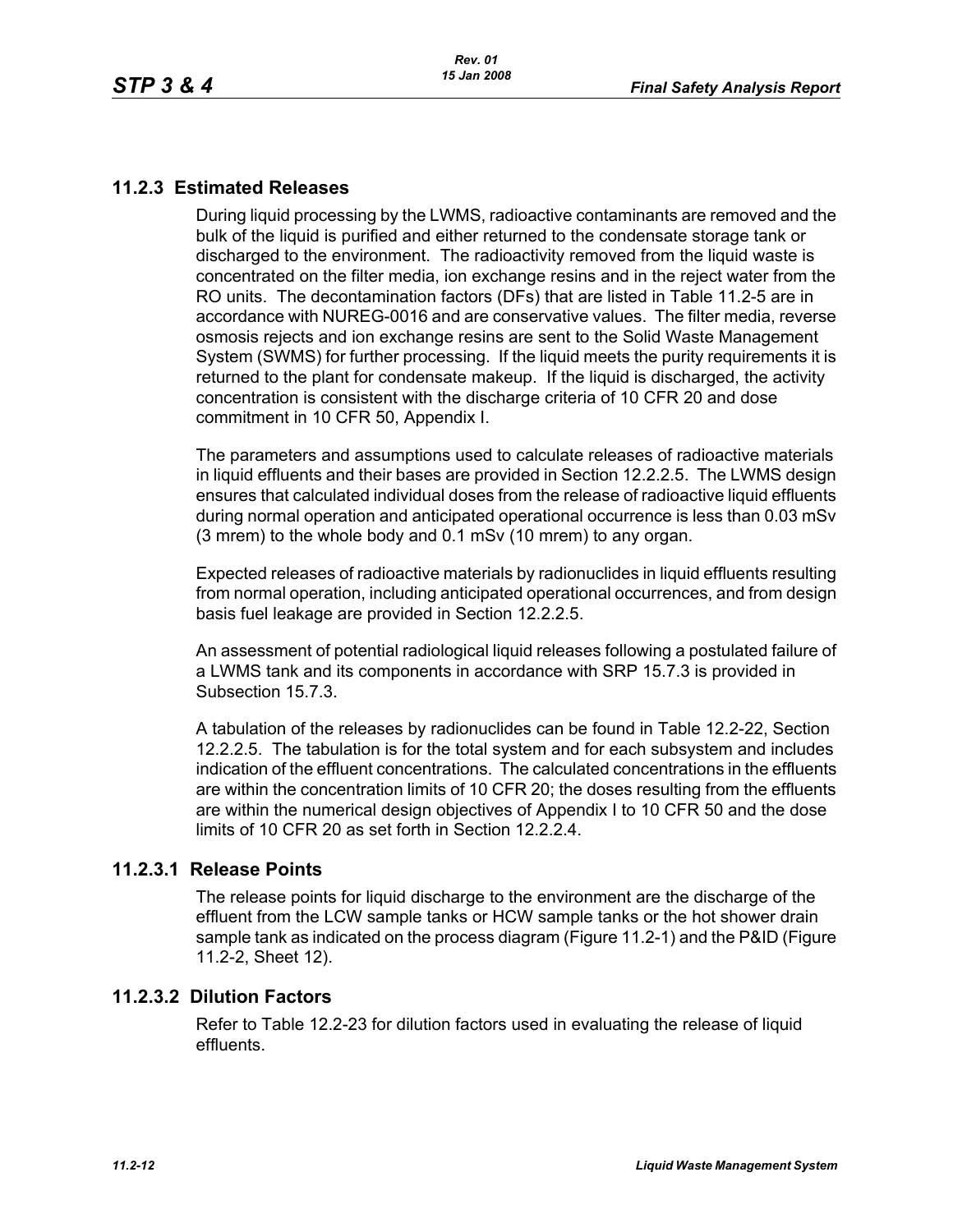# **11.2.4 Tank Resistance to Vacuum Collapse**

LWMS is designed to operate at atmospheric and greater than atmospheric pressures. Tanks are vented to the atmosphere via the heating, ventilation and air conditioning (HVAC) System. No condensing vapors are housed that could create a vacuum. Therefore, no adverse vacuum conditions are expected.

# **11.2.5 Plant-Specific Liquid Radwaste Information**

- *(1)* STP 3 & 4 complies with Appendix I to 10 CFR 50 and the guidelines given in ANSI Std. N13.1, "Guide to Sampling Airborne Radioactive Materials in Nuclear Facilities" (Reference 11.2-3), Regulatory Guide (RG) 1.21, "Measuring and Reporting Radioactivity in Solid Wastes and Releases of Radioactive Materials in Liquid and Gaseous Effluents from Light-Water-Cooled Nuclear Power Plants," and RG 4.15, "Quality Assurance for Radiological Monitoring Programs (Normal Operation)—Effluent Streams and the Environment," as described in Section 12.2.2.4.
- *(2)* A radiation monitor in the discharge line automatically terminates liquid waste discharges from the sample tanks in the LCW, HCW or detergent waste subsystem if radiation measurements exceed a predetermined level set to meet 10 CFR 20, Sections 1001 - 2402, Appendix B, Table 2, Column 2 for the applicable subsystem is provided as described in Section 11.5.
- *(3)* The Offsite Dose Calculation Manual (ODCM) provides specific administrative controls and liquid effluent source terms to limit the liquid wastes to 3700 MBq/yr (excluding tritium). This will be implemented per the schedule in Table 13.4S-1.
- *(4)* The Process and Effluent Monitoring and Sampling Program has specific procedures to comply with 10 CFR 50 (Appendix I) Sections II and III.
- *(5)* The ODCM has administrative controls to limit the instantaneous discharge concentrations of the radionuclides in liquid effluents to an unrestricted area to within 10 times the limits in 10 CFR 20, Appendix B, Table 2, Column 2.
- *(6)* The non-safety related SSC Quality Control Program for the LWMS is described in the STP 3 & 4 Quality Assurance Program description in section 17.5S.

# **11.2.6 Testing and Inspection Requirements**

The LWMS is tested during the preoperational test program as discussed in Section 14.2.12.1.75. In addition to hydrostatic testing of the LWMS, the pumps and mobile systems are performance tested to demonstrate conformance with design flows and process capabilities. An integrity test is performed on the system upon completion.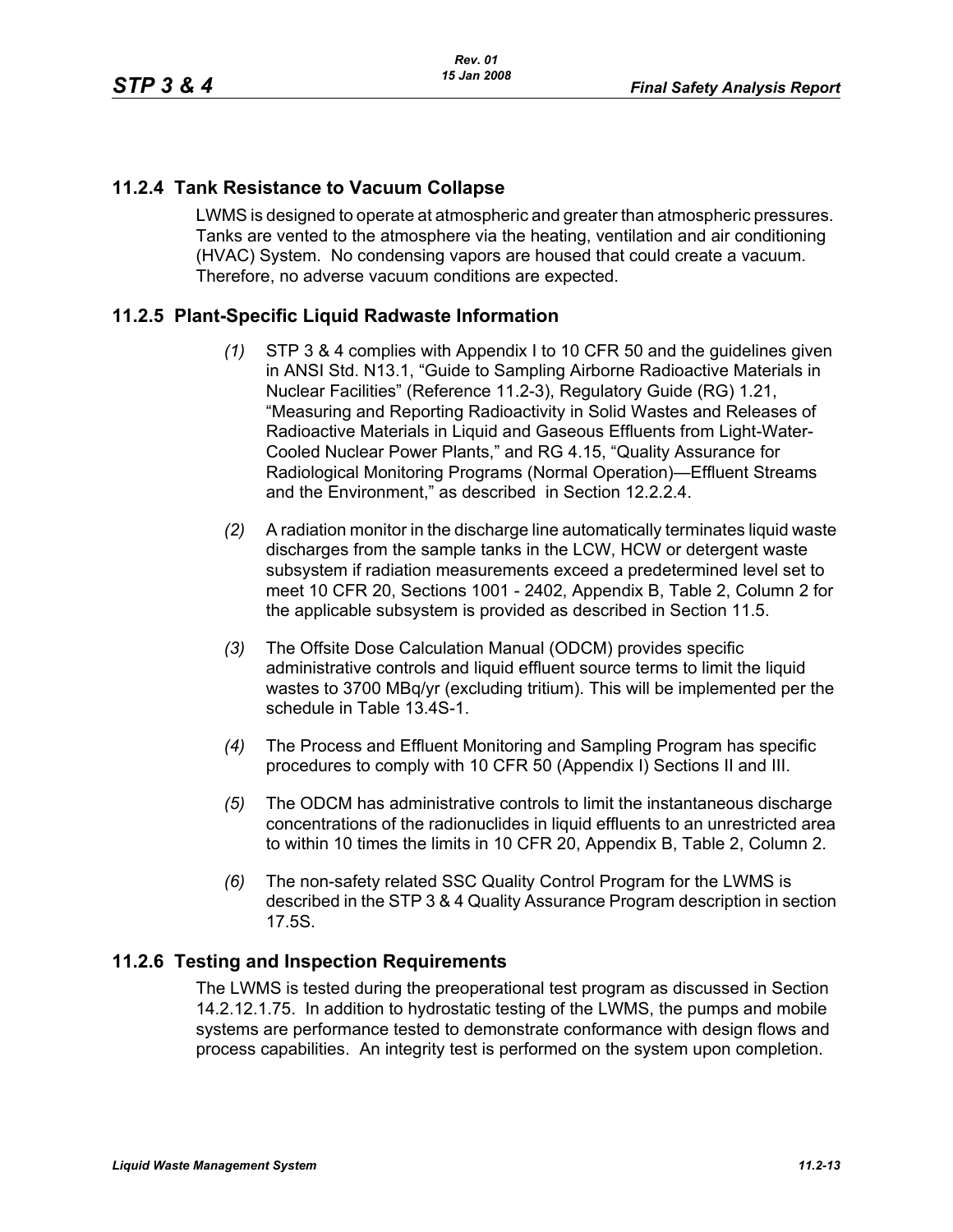Provisions are made for periodic inspection of major components to ensure capability and integrity of the systems. Display devices are provided to indicate parameters (such as tank levels and process radiation levels) required in routine testing and inspection.

# **11.2.7 Instrumentation Requirements**

The LWMS is operated and monitored from the Radwaste Building Control Room (RWBCR). Major system parameters, i.e., tank levels, process flow rates, filter and ion exchanger differential pressure, ion exchanger effluent conductivity, etc., are indicated and alarmed to provide operational information and performance assessment. A continuous radiation detector, as described in Section 11.5, is provided to monitor the discharge of radioactivity to the environment. Priority system alarms (such as tank levels and process radiation levels) are repeated in the main control room.

Requirements for sampling are set forth in Subsection 9.3.2.

#### **11.2.8 References**

- 11.2-1 EPRI Technical Report 1013503, Program on Technology Innovation: Technical Support for GE Economic Simplified Boiling Water Reactor (ESBWR)-Radwaste System Design, Final Report, November 2006.
- 11.2-2 ANSI 55.6 –July 16, 1993, American National Standard for Liquid Radioactive Waste Processing System for Light Water Reactor Plants.
- 11.2-3 ANSI Std. N13.1, Guide to Sampling Airborne Radioactive Materials in Nuclear Facilities.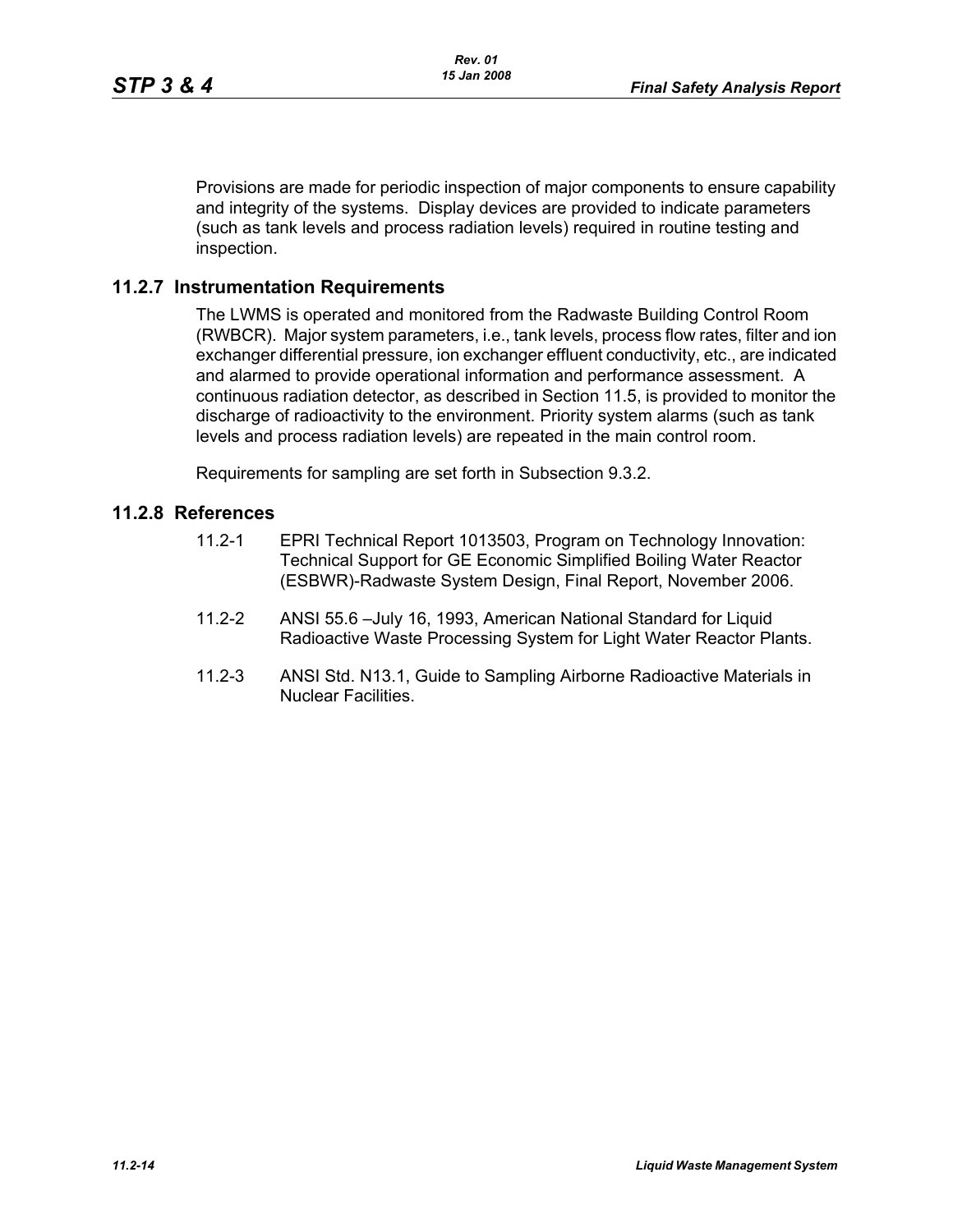| Component                                                             | Design and<br><b>Construction</b>                                             | Materials <sup>1</sup>                                                       | Welding                        | <b>Inspection and</b><br><b>Testing</b>               |
|-----------------------------------------------------------------------|-------------------------------------------------------------------------------|------------------------------------------------------------------------------|--------------------------------|-------------------------------------------------------|
| Pressure<br>Vessels and<br>Tanks<br>$($ >15 psig)                     | <b>ASME Code Section</b><br>VIII, Div. 1 or Div. 2                            | ASME Code Section<br>Ш                                                       | <b>ASME Code</b><br>Section IX | <b>ASME Code Section</b><br>VIII, Div. 1 or Div.2     |
| Atmospheric<br>Tanks                                                  | API 650                                                                       | <b>ASME Code</b><br>Section II                                               | <b>ASME Code</b><br>Section IX | API 650                                               |
| $0-15$ psig<br>Tanks                                                  | API 620                                                                       | <b>ASME Code Section</b><br>Ш                                                | <b>ASME Code</b><br>Section IX | API 620                                               |
| Heat<br>Exchangers                                                    | TEMA STD, 8th<br>Edition; ASME<br>Code BPVC Section<br>VIII, Div. 1 or Div. 2 | ASTM B359-98 or<br><b>ASME Code Section</b><br>Ш                             | <b>ASME Code</b><br>Section IX | <b>ASME Code</b><br>Section VIII, Div. 1<br>or Div. 2 |
| Piping and<br>Valves                                                  | ANSI/ASME<br>B31.34,5                                                         | <b>ASME Code</b><br>Section II <sup>6</sup>                                  | <b>ASME Code</b><br>Section IX | ANSI/ASME B31.3                                       |
| Pumps                                                                 | API 610; API 674;<br>API 675; ASME<br>Section VIII, Div.1 or<br>Div.2         | <b>ASTM A571-84</b><br>(1997) or<br><b>ASME Code Section</b><br>$\mathbf{H}$ | <b>ASME Code</b><br>Section IX | ASME Code <sup>2</sup><br>Section III, Class 3        |
| Flexible<br>Hoses and<br>Hose<br>Connections<br>for MRWP <sup>3</sup> | <b>ANSI/ANS-40.37</b>                                                         | <b>ANSI/ANS-40.37</b>                                                        | <b>ANSI/ANS-40.37</b>          | <b>ANSI/ANS-40.37</b>                                 |

# **Table 11.2-1 Equipment Codes for Radwaste Equipment (from Table 1, RG 1.143, Rev. 2)**

- 1. Manufacturer's material certificates of compliance with material specifications may be provided in lieu of certified material test reports as discussed in Regulatory Position 1.1.2 of Regulatory Guide 1.143.
- 2. ASME Code stamp, material traceability, and the quality assurance criteria of ASME BPVC, Section III, Div.1, Article NCA are not required. Hence, these components are not classified as ASME Code Section III, Class 3.
- 3. Flexible hoses are used in conjunction with Mobile Radwaste Processing Systems (MRWP).
- 4. Class RW-IIa and RW-IIb Piping Systems are to be designed as category "M" systems.
- 5. Classes RW-IIa, RW-IIb and RW-IIc are discussed in Regulatory Position 5 of Regulatory Guide 1.143.
- 6. ASME BPVC Section II required for Pressure Retaining Components.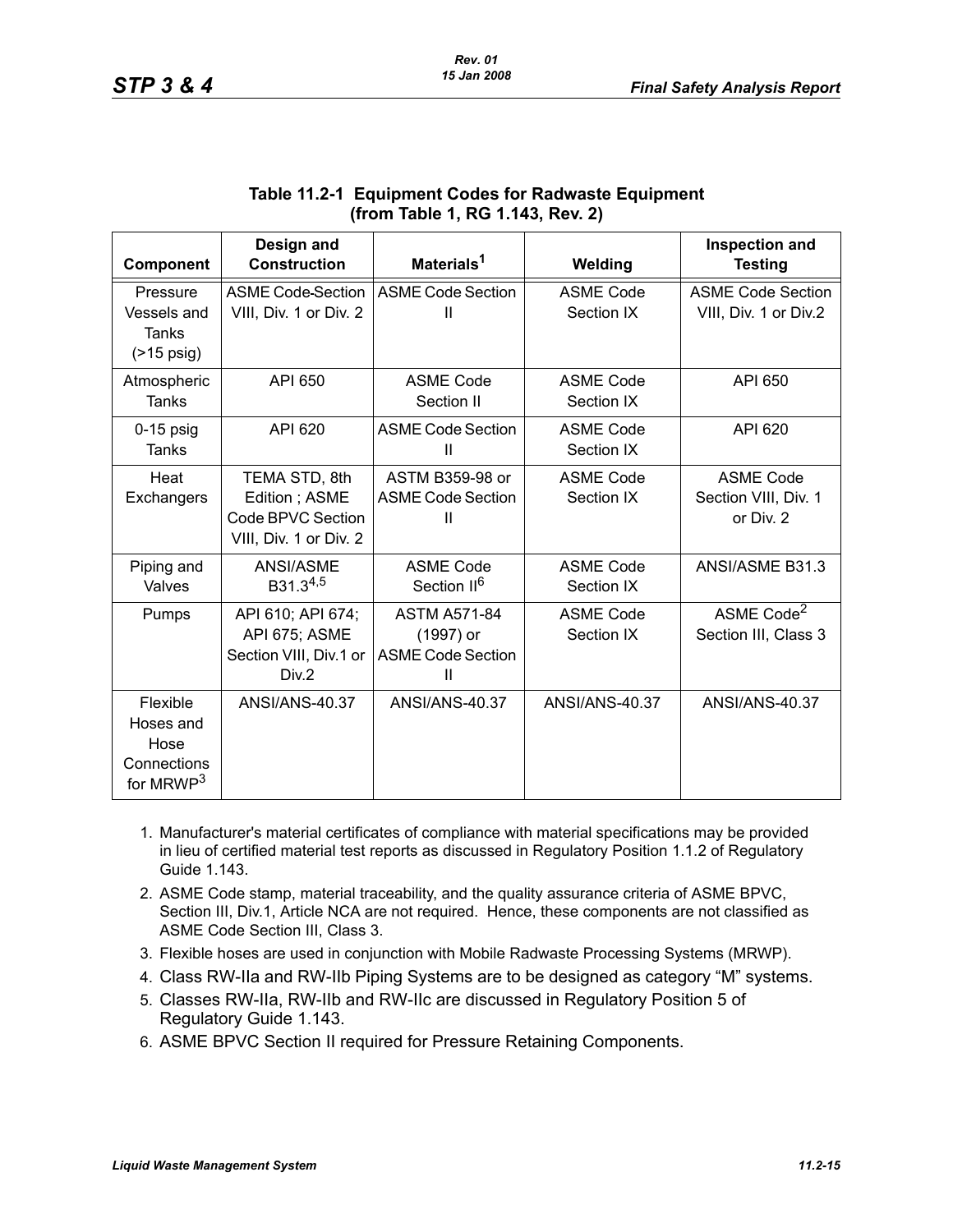| <b>System</b>               | Design<br><b>Volume</b><br>Primary<br>Loop<br>Leakage<br>(m <sup>3</sup> )<br>$(1$ day<br>only) <sup>(a)(e)</sup> | <b>Accident Refueling/</b><br>Plant<br><b>Startup</b><br><b>Max</b><br>Influent<br>(m <sup>3</sup> )<br>$(1$ day<br>only) $(a)(e)$ | Normal<br>Influent<br>per day <sup>(a)</sup><br>(m <sup>3</sup> ) | <b>Process</b><br>Rate <sup>(b)</sup><br>$(m^3/hr)$ | Max<br><b>Process</b><br>Capacity<br>$(m^3/yr)^{(c)(d)}$<br>(1 day only) | <b>Normal</b><br><b>Process</b><br>Capacity<br>(4hrs/day,<br>5days/wk)<br>$(m^3/yr)^{(c)(d)}$ | <b>Maximum</b><br><b>Fraction of</b><br>Capacity<br><b>Utilized</b> | Normal<br><b>Fraction</b><br>of<br><b>Utilized</b> | <b>Storage</b><br><b>Capacity   Holdup Tank   Capacity</b><br><b>Designation</b> | $(m^3)$ <sup>(f)</sup> | <b>Tank</b><br>Holdup<br>for Max<br>Influent<br>$(days)^{(g)}$ | <b>Tank</b><br>Holdup<br>for<br><b>Normal</b><br>Influent<br>$(days)^{(g)}$ | Redundant<br><b>Process</b><br><b>System</b> |
|-----------------------------|-------------------------------------------------------------------------------------------------------------------|------------------------------------------------------------------------------------------------------------------------------------|-------------------------------------------------------------------|-----------------------------------------------------|--------------------------------------------------------------------------|-----------------------------------------------------------------------------------------------|---------------------------------------------------------------------|----------------------------------------------------|----------------------------------------------------------------------------------|------------------------|----------------------------------------------------------------|-----------------------------------------------------------------------------|----------------------------------------------|
| LCW                         | 215                                                                                                               | 615                                                                                                                                | 55                                                                | 34                                                  | 654.12                                                                   | $2.83E + 04$                                                                                  | 0.94                                                                | 0.71                                               | LCW<br>Collector<br>Tanks (4)                                                    | 560                    | 0.91                                                           | 10.18                                                                       | <b>HCW</b>                                   |
|                             |                                                                                                                   |                                                                                                                                    |                                                                   |                                                     |                                                                          |                                                                                               |                                                                     |                                                    | <b>LCW</b> Sample<br>Tanks (2)                                                   | 280                    | 0.46                                                           | 5.09                                                                        |                                              |
| <b>HCW</b>                  | 65                                                                                                                | 65                                                                                                                                 | 15                                                                | 34                                                  | 654.12                                                                   | $2.83E+04$                                                                                    | 0.10                                                                | 0.19                                               | <b>HCW</b><br>Collector<br>Tanks (3)                                             | 420                    | 6.46                                                           | 28.00                                                                       | LCW                                          |
|                             |                                                                                                                   |                                                                                                                                    |                                                                   |                                                     |                                                                          |                                                                                               |                                                                     |                                                    | <b>HCW</b> Sample<br>Tanks (2)                                                   | 280                    | 4.31                                                           | 18.67                                                                       |                                              |
| <b>HSD</b>                  | N/A                                                                                                               | $\overline{12}$                                                                                                                    | $\overline{4}$                                                    | $\overline{34}$                                     | 654.12                                                                   | $2.83E + 04$                                                                                  | 0.02                                                                | 0.05                                               | <b>HSD</b><br>Receiver<br>Tank                                                   | $\overline{30}$        | 2.50                                                           | 7.50                                                                        | <b>HCW</b>                                   |
|                             |                                                                                                                   |                                                                                                                                    |                                                                   |                                                     |                                                                          |                                                                                               |                                                                     |                                                    | <b>HSD Sample</b><br>Tank                                                        | 30                     | 2.50                                                           | 7.50                                                                        |                                              |
| <b>CHEM</b><br><b>DRAIN</b> | N/A                                                                                                               | $\overline{2}$                                                                                                                     | $\overline{2}$                                                    | $\overline{\mathbf{4}}$                             | 76.80                                                                    | $3.33E + 03$                                                                                  | 0.03                                                                | 0.22                                               | Chem. Drain<br>Collection<br>Tank                                                | $\overline{4}$         | 2.00                                                           | 2.00                                                                        | HCW, HSD                                     |

*11.2-16*

*Rev. 01*<br>15 Jan 2008 *15 Jan 2008*

*STP 3 & 4*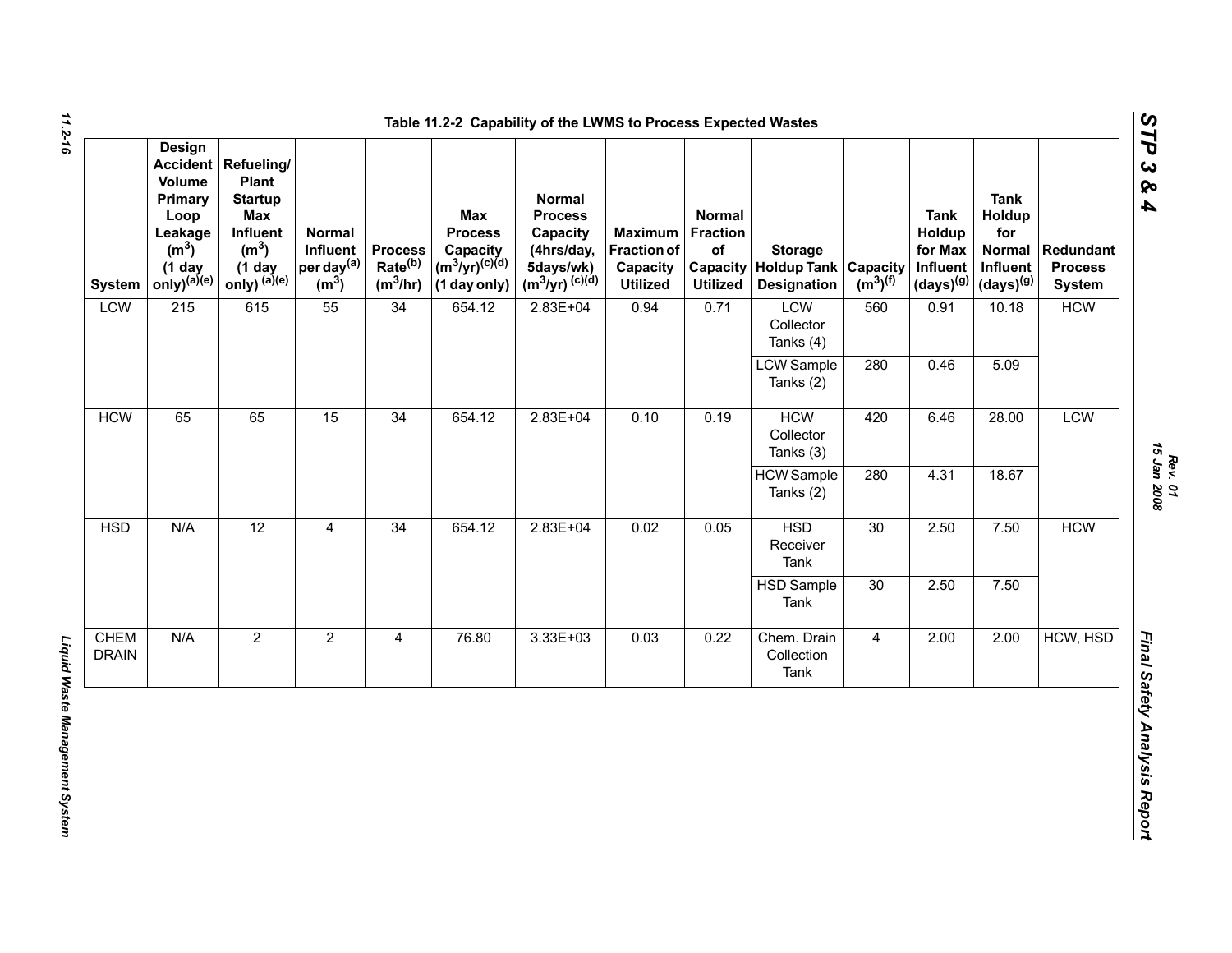- 
- 
- 
- 
- 
- 
- 

Notes:<br>
(a) ABWR DCD Table 11.2-2.<br>
(b) Process Rate - see Process Flow Diagram, Figure 11.2-1 Radwaste system PFD Sheets 1 of 2 and 2 of 2.<br>
(c) HCW and LCW mobile units include filters, reverse osmosis ion exchangers wit

*STP 3 & 4*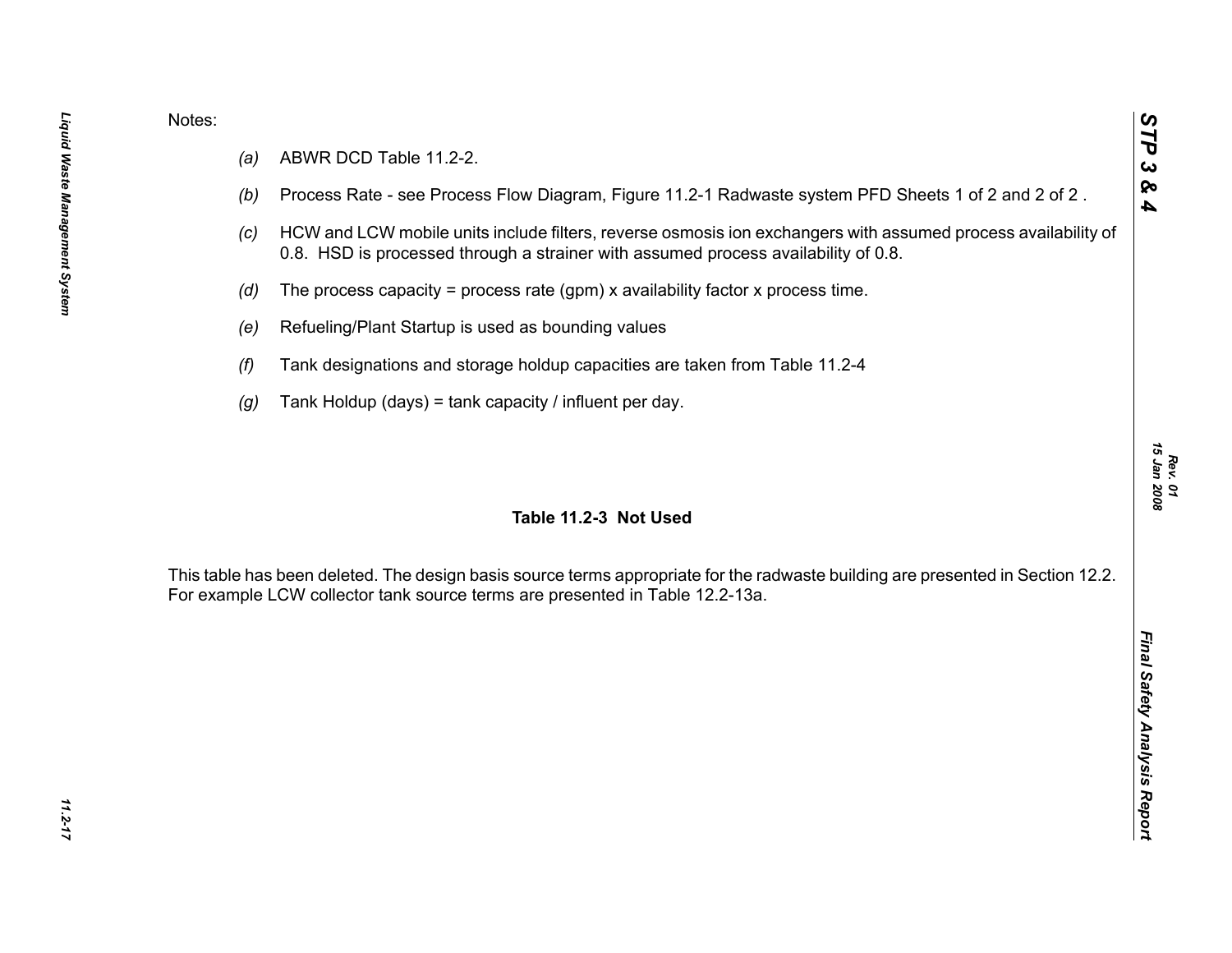| Component                                      | Quantity       | <b>Standards</b>    | <b>Type</b>              | <b>Nominal</b><br>Capacity<br>per tank<br>(m3) | <b>Design</b><br><b>Pressure</b><br>(kg/cm2) | <b>Design</b><br>Temp (°C) | <b>Normal</b><br><b>Operating</b><br><b>Pressure</b><br>(kg/cm2) | <b>Normal</b><br><b>Operating</b><br>Temp (°C) | <b>Material</b> |
|------------------------------------------------|----------------|---------------------|--------------------------|------------------------------------------------|----------------------------------------------|----------------------------|------------------------------------------------------------------|------------------------------------------------|-----------------|
| <b>Tanks</b>                                   |                |                     |                          |                                                |                                              |                            |                                                                  |                                                |                 |
| <b>HCW Collector</b><br>Tank                   | $\mathbf{3}$   | API-650/<br>API-620 | Cylindrical,<br>Vertical | 140                                            | atm                                          | 80                         | atm                                                              | 66                                             | SS              |
| <b>HCW Sample</b><br>Tank                      | $\overline{2}$ | API-650/<br>API-620 | Cylindrical,<br>Vertical | 140                                            | atm                                          | 80                         | atm                                                              | 66                                             | SS              |
| <b>LCW Collector</b><br>Tank                   | $\overline{4}$ | API-650/<br>API-620 | Cylindrical,<br>Vertical | 140                                            | atm                                          | 80                         | atm                                                              | 66                                             | SS              |
| <b>LCW Sample</b><br>Tank                      | $\overline{2}$ | API-650/<br>API-620 | Cylindrical,<br>Vertical | 140                                            | atm                                          | 80                         | atm                                                              | 66                                             | SS              |
| <b>HSD Receiver</b><br>Tank                    | $\mathbf{1}$   | API-650/<br>API-620 | Cylindrical,<br>Vertical | 30                                             | atm                                          | 80                         | atm                                                              | 66                                             | SS              |
| <b>HSD Sample</b><br>Tank                      | $\mathbf{1}$   | API-650/<br>API-620 | Cylindrical,<br>Vertical | 30                                             | atm                                          | 80                         | atm                                                              | 66                                             | SS              |
| <b>Chemical Drain</b><br><b>Collector Tank</b> | $\mathbf{1}$   | API-650/<br>API-620 | Cylindrical,<br>Vertical | $\overline{4}$                                 | atm                                          | 80                         | atm                                                              | 66                                             | SS              |
|                                                |                |                     |                          |                                                |                                              |                            |                                                                  |                                                |                 |

*STP 3 & 4*

*Rev. 01*<br>15 Jan 2008 *15 Jan 2008*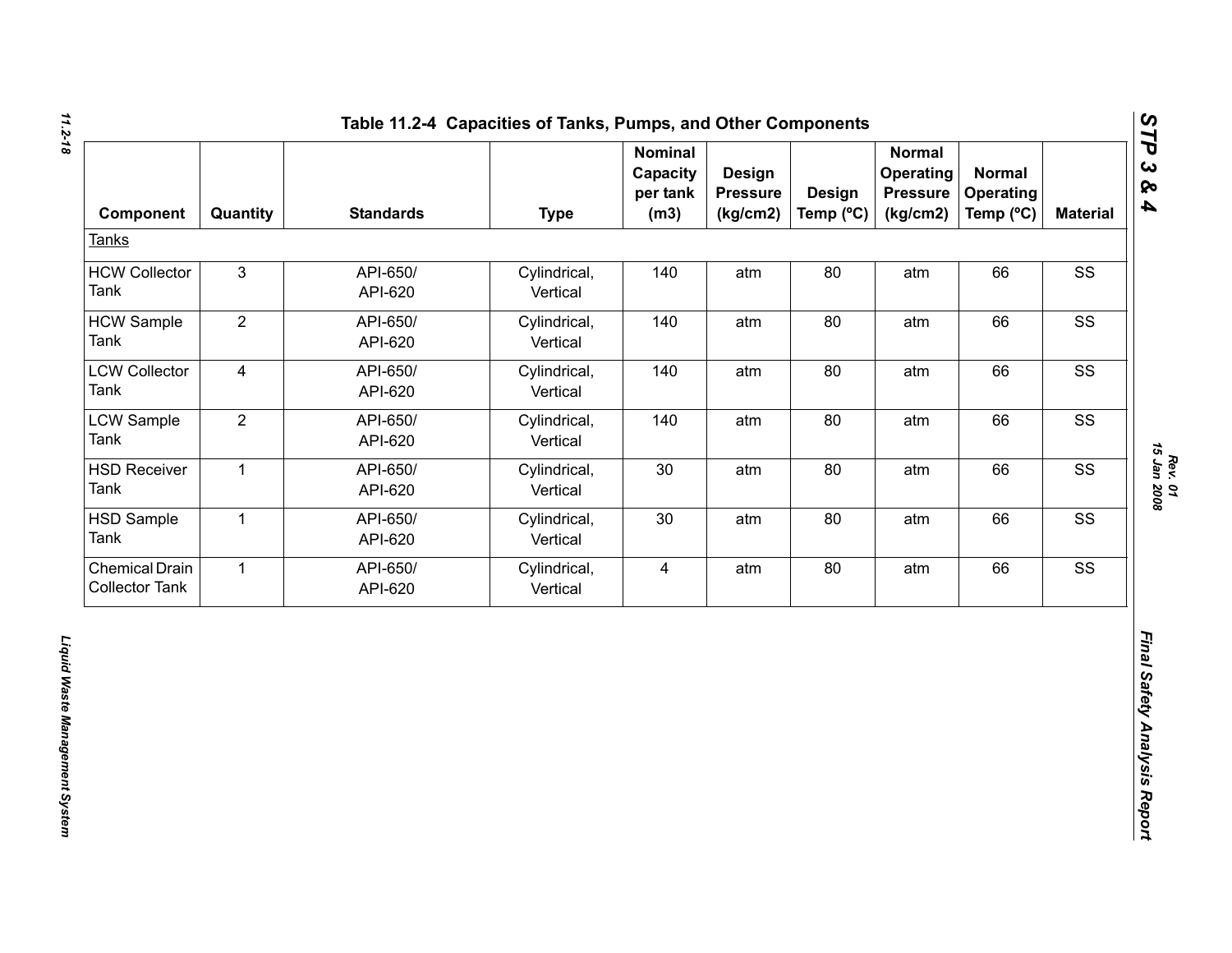| Component                                     | Quantity       | <b>Standards</b>                                                                 | <b>Type</b>                            | <b>Nominal</b><br>Capacity<br>per tank<br>(m3) | Design<br><b>Pressure</b><br>(kg/cm2) | Design<br>Temp (°C) | <b>Normal</b><br>Operating<br><b>Pressure</b><br>(kg/cm2) | <b>Normal</b><br>Operating<br>Temp (°C) | <b>Material</b> |
|-----------------------------------------------|----------------|----------------------------------------------------------------------------------|----------------------------------------|------------------------------------------------|---------------------------------------|---------------------|-----------------------------------------------------------|-----------------------------------------|-----------------|
| Pumps                                         |                |                                                                                  |                                        |                                                |                                       |                     |                                                           |                                         |                 |
| <b>HCW Collector</b><br>Pump                  | 3              | API-610; API-674; API-675;<br>ASME Code Section VIII,<br>Div. 1 or Div. 2        | Centrifugal/<br><b>Mechanical Seal</b> | 68                                             | 15                                    | 80                  | 10                                                        | 66                                      | SS              |
| <b>HCW Sample</b><br>Pump                     | $\overline{2}$ | API-610; API-674; API-675;<br>ASME Code Section VIII,<br>Div. 1 or Div. 2        | Centrifugal/<br><b>Mechanical Seal</b> | 150                                            | 15                                    | 80                  | 10                                                        | 66                                      | SS              |
| <b>LCW Collector</b><br>Pump                  | $\overline{4}$ | API-610; API-674; API-675;<br>ASME Code Section VIII,<br>Div. 1 or Div. 2        | Centrifugal/<br><b>Mechanical Seal</b> | 68                                             | 15                                    | 80                  | 10                                                        | 66                                      | SS              |
| LCW Sample<br>Pump                            | $\overline{2}$ | API-610; API-674; API-675;<br>ASME Code Section VIII,<br>Div. 1 or Div. 2        | Centrifugal/<br><b>Mechanical Seal</b> | 150                                            | 15                                    | 80                  | 10                                                        | 66                                      | SS              |
| <b>HSD Receiver</b><br>Pump                   | $\overline{2}$ | API-610; API-674; API-675;<br><b>ASME Code Section VIII,</b><br>Div. 1 or Div. 2 | Centrifugal/<br><b>Mechanical Seal</b> | 68                                             | 15                                    | 80                  | 10                                                        | 66                                      | SS              |
| HSD Sample<br>Pump                            | $\overline{2}$ | API-610; API-674; API-675;<br>ASME Code Section VIII,<br>Div. 1 or Div. 2        | Centrifugal/<br><b>Mechanical Seal</b> | 80                                             | 15                                    | 80                  | 10                                                        | 66                                      | SS              |
| Chemical Drain $ 2 $<br><b>Collector Pump</b> |                | API-610; API-674; API-675;<br>ASME Code Section VIII,<br>Div. 1 or Div. 2        | Centrifugal/<br><b>Mechanical Seal</b> | 10                                             | 15                                    | 80                  | 10                                                        | 66                                      | SS              |

*Rev. 01*<br>15 Jan 2008 *15 Jan 2008*

11.2-19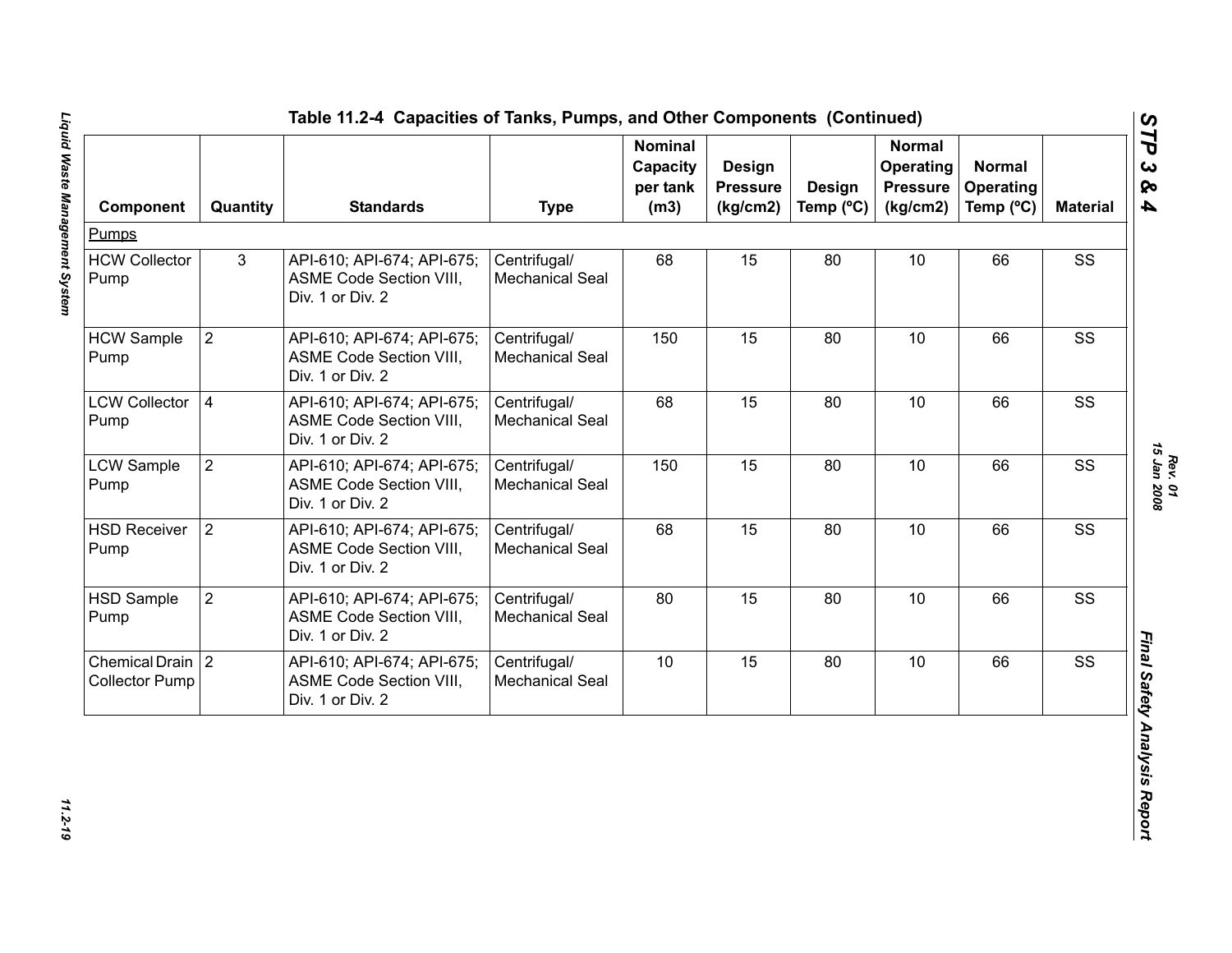| Quantity       | <b>Standards</b>                                        |                                                                                       | <b>Nominal</b><br>Capacity<br>per tank<br>(m3) | Design<br><b>Pressure</b><br>(kg/cm2) | <b>Design</b> | <b>Normal</b><br>Operating<br><b>Pressure</b><br>(kg/cm2) | <b>Normal</b><br>Operating<br>Temp (°C) | <b>Material</b> |
|----------------|---------------------------------------------------------|---------------------------------------------------------------------------------------|------------------------------------------------|---------------------------------------|---------------|-----------------------------------------------------------|-----------------------------------------|-----------------|
|                |                                                         |                                                                                       |                                                |                                       |               |                                                           |                                         |                 |
| 1              | API-620, ASME Code BPVC<br>Div. 1 or Div $2^b$          | <b>Charcoal Filter</b>                                                                | 34                                             | 15                                    | 80            | 10                                                        | 66                                      | SS <sup>c</sup> |
| $\mathbf{1}$   | API-620, ASME Code BPVC<br>Div. 1 or Div $2^b$          | <b>Membrane Filter</b>                                                                | 34                                             | 15                                    | 80            | 10                                                        | 66                                      | SS <sup>c</sup> |
| $\mathbf{1}$   | API-620, ASME Code BPVC<br>Div. 1 or Div $2^b$          | 2 Pass Reverse<br>Osmosis Unit                                                        | 34                                             | variable                              | 80            | variable                                                  | 66                                      | SS <sup>c</sup> |
| $\overline{2}$ | API-620, ASME Code BPVC<br>Div. 1 or Div 2 <sup>b</sup> | Mixed Bed Type                                                                        | 34                                             | 15                                    | 80            | 10                                                        | 66                                      | SS <sup>c</sup> |
|                |                                                         |                                                                                       |                                                |                                       |               |                                                           |                                         |                 |
| 1              | API-620, ASME Code BPVC<br>Div. 1 or Div $2^b$          | <b>Charcoal Filter</b>                                                                | 34                                             | 15                                    | 80            | 10                                                        | 66                                      | SS <sup>c</sup> |
| $\mathbf{1}$   | API-620, ASME Code BPVC<br>Div. 1 or Div $2^b$          | Membrane Filter                                                                       | 34                                             | 15                                    | 80            | 10                                                        | 66                                      | SS <sup>a</sup> |
| $\mathbf{1}$   | API-620, ASME Code BPVC<br>Div. 1 or Div 2 <sup>b</sup> | 2 Pass Reverse<br>Osmosis Unit                                                        | 34                                             | variable                              | 80            | variable                                                  | 66                                      | SS <sup>c</sup> |
| $\overline{2}$ | API-620, ASME Code BPVC<br>Div. 1 or Div 2 <sup>b</sup> | Mixed Bed Type                                                                        | 34                                             | 15                                    | 80            | 10                                                        | 66                                      | SS <sup>c</sup> |
|                |                                                         |                                                                                       |                                                |                                       |               |                                                           |                                         |                 |
| $\overline{2}$ | ANSI/ASME B31.1 (same<br>as piping)                     | <b>Inline Strainers</b>                                                               | 34                                             | 15                                    | 80            | 10                                                        | 66                                      | SS              |
|                |                                                         | LWMS Mobile System for LCW Processing<br><b>LWMS Mobile System for HCW Processing</b> | <b>Type</b>                                    |                                       |               | Temp (°C)                                                 |                                         |                 |

Liquid Waste Management System

*Liquid Waste Management System* 

*11.2-20*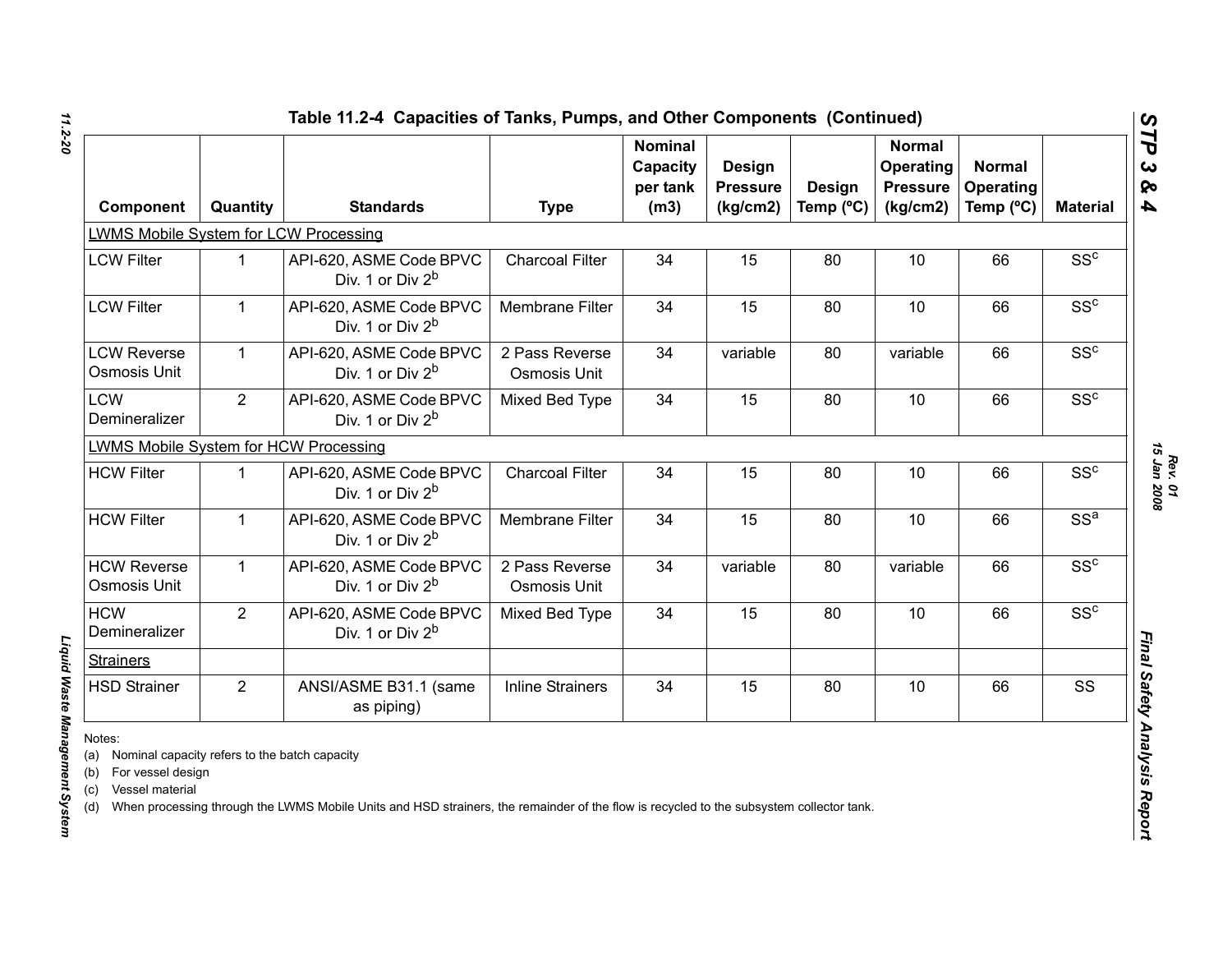| Subsystems*                                                               | <b>Filter</b> | <b>Reverse Osmosis</b> | Ion-Exchanger | <b>Total DF</b> |
|---------------------------------------------------------------------------|---------------|------------------------|---------------|-----------------|
| Equipment (low conductivity)                                              |               |                        |               |                 |
| Drain Subsystem:                                                          |               |                        |               |                 |
| Halogens                                                                  | 1             |                        | 100 (10)**    | 1,000           |
| Cs, Rb                                                                    |               |                        | $10(10)$ **   | 100             |
| Other nuclides                                                            | 1             |                        | 100 (10)**    | 1,000           |
| Floor (high conductivity)                                                 |               |                        |               |                 |
| Drain Subsystem:                                                          |               |                        |               |                 |
| Halogens                                                                  |               | 10                     | $100(10)$ **  | 10,000          |
| Cs, Rb                                                                    | 1             | 10                     | $2(10)$ **    | 200             |
| Other nuclides                                                            | 1             | 10                     | 100 (10)**    | 10,000          |
| A DF of 1 is used for tritium.                                            |               |                        |               |                 |
| Chemical Drain Subsystem:                                                 |               |                        |               |                 |
| Chemical drain is processed in high conductivity drain subsystem.         |               |                        |               |                 |
| Detergent Drain Subsystem:                                                |               |                        |               |                 |
| A DF of 1 is used for the detergent drain strainer for all radionuclides. |               |                        |               |                 |

\* Radwaste processing equipment is designed to meet or exceed these decontamination factors.<br>\*\* From ANSL55.6–1993 July 16, 1993. American National Standard for Liquid Radioactive Wast

From ANSI 55.6 -1993, July 16, 1993, American National Standard for Liquid Radioactive Waste Processing System for Light Water Reactor Plants, (Reference 11.2-4), Table 8, Decontamination Factors. For two ion exchangers in series, the DF for the second unit is given in parentheses.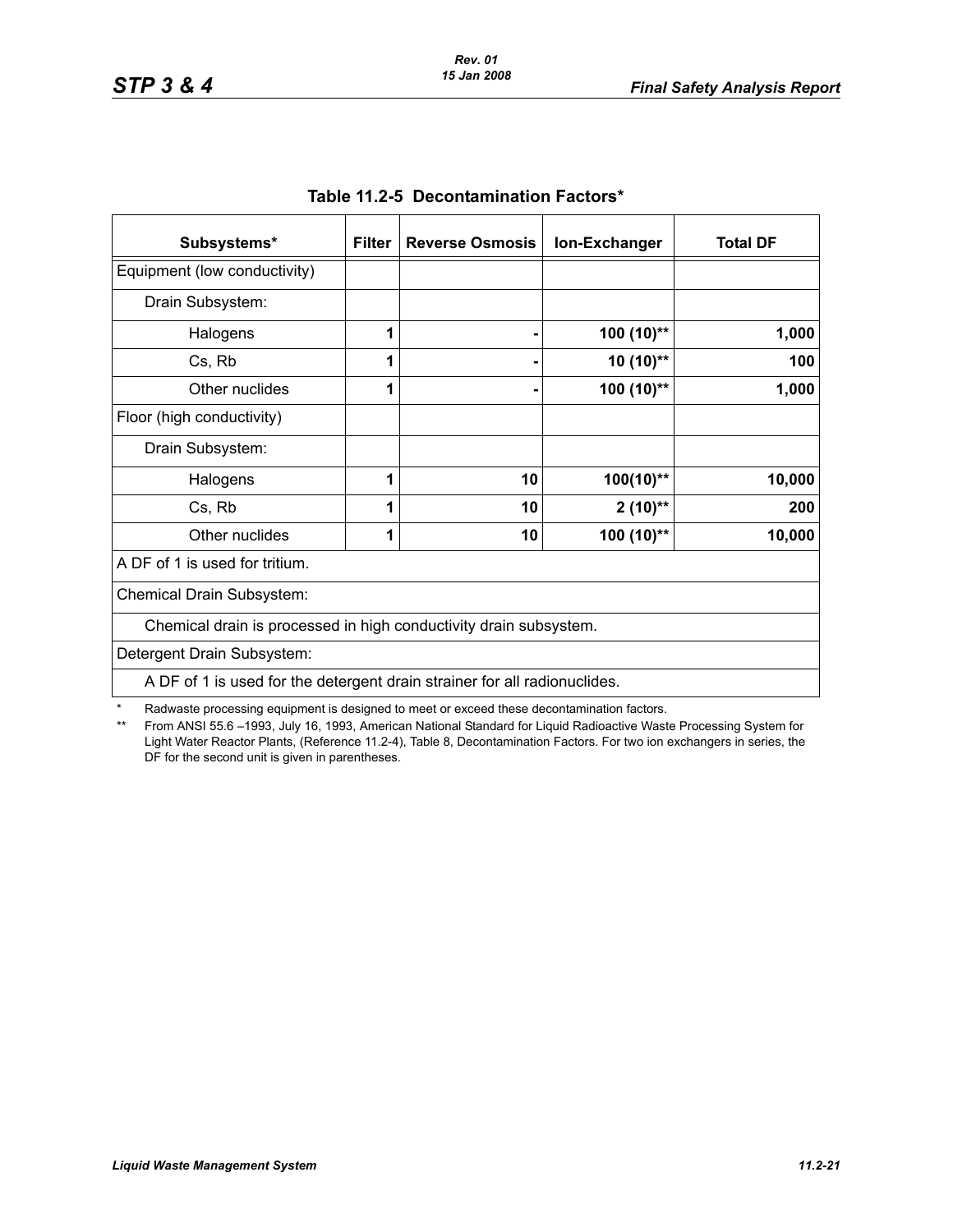| <b>Waste Generation Source</b>               |                                          |                                   |                                    | <b>Normal</b>              | <b>Design Accident</b>                        | Volume in m <sup>3</sup> on Maximum Day |                                   |
|----------------------------------------------|------------------------------------------|-----------------------------------|------------------------------------|----------------------------|-----------------------------------------------|-----------------------------------------|-----------------------------------|
|                                              | <b>Batch Volume</b><br>(m <sup>3</sup> ) | <b>Normal</b><br><b>Frequency</b> | <b>Maximum</b><br><b>Frequency</b> | <b>Volume</b><br>$(m^3/d)$ | <b>Volume Primary</b><br>Loop Leakage $(m^3)$ | <b>Plant Startup</b>                    | Refueling<br><b>Water Cleanup</b> |
| Low Conductivity Wastes                      |                                          |                                   |                                    |                            |                                               |                                         |                                   |
| DW Equipment Drain                           | $\blacksquare$                           | $\blacksquare$                    | $\blacksquare$                     | 10                         | 110                                           | 10                                      | 10                                |
| R/B Equipment Drain                          |                                          | $\overline{\phantom{a}}$          | $\blacksquare$                     | 15                         | 15                                            | 15                                      | 15                                |
| T/B Equipment Drain                          | $\blacksquare$                           | $\blacksquare$                    | $\Delta$                           | 15                         | 15                                            | 15                                      | 15                                |
| <b>RW/B Equipment Drain</b>                  |                                          |                                   |                                    | 5                          | 5                                             | 5                                       | 5                                 |
| Upper Pool Drain                             |                                          |                                   |                                    | $\overline{a}$             |                                               | ÷.                                      | 500                               |
| <b>CUW Backwash Receiving</b><br><b>Tank</b> | 35                                       | 1/20                              | 1                                  |                            | 35                                            | 35                                      | 35                                |
| CF Backwash Receiving Tank                   | 35                                       | 3/34                              | 3                                  |                            | 35                                            | 35                                      | 35                                |
| <b>Others</b>                                | $\blacksquare$                           | $\blacksquare$                    | $\blacksquare$                     | 10                         |                                               | 20                                      |                                   |
| <b>Total</b>                                 |                                          |                                   |                                    | 55                         | 215                                           | 135                                     | 615                               |
| <b>High-Conductivity Wastes</b>              |                                          |                                   |                                    |                            |                                               |                                         |                                   |
| Floor Drain                                  |                                          |                                   |                                    |                            |                                               |                                         |                                   |
| R/B Floor Drain                              | $\blacksquare$                           | $\blacksquare$                    | $\blacksquare$                     | 5                          | 55                                            | 5                                       | 5                                 |
| T/B Floor Drain                              | $\blacksquare$                           | $\overline{\phantom{0}}$          |                                    | 5                          | 5                                             | 5                                       | 5                                 |
| RW/B Floor Drain                             | $\blacksquare$                           | $\overline{\phantom{0}}$          |                                    | 3                          | 3                                             | 3                                       | 3                                 |
| <b>Equipment Displacement</b>                |                                          | $\blacksquare$                    |                                    | $\overline{a}$             |                                               |                                         | 50                                |
| Subtotal                                     | $\blacksquare$                           | $\overline{a}$                    |                                    | 13                         | 63                                            | 13                                      | 63                                |
| <b>Chemical Drain Wastes</b>                 |                                          |                                   |                                    |                            |                                               |                                         |                                   |
| Hot Laboratory Chemical<br>Drain             |                                          |                                   |                                    | $\overline{2}$             | $\overline{2}$                                | $\overline{2}$                          | $\overline{2}$                    |
| <b>Total</b>                                 | $\blacksquare$                           | $\blacksquare$                    | $\blacksquare$                     | 15                         | 65                                            | 15                                      | 65                                |

*11.2-22*

*Liquid Waste Management System* 

Liquid Waste Management System

*STP 3 & 4*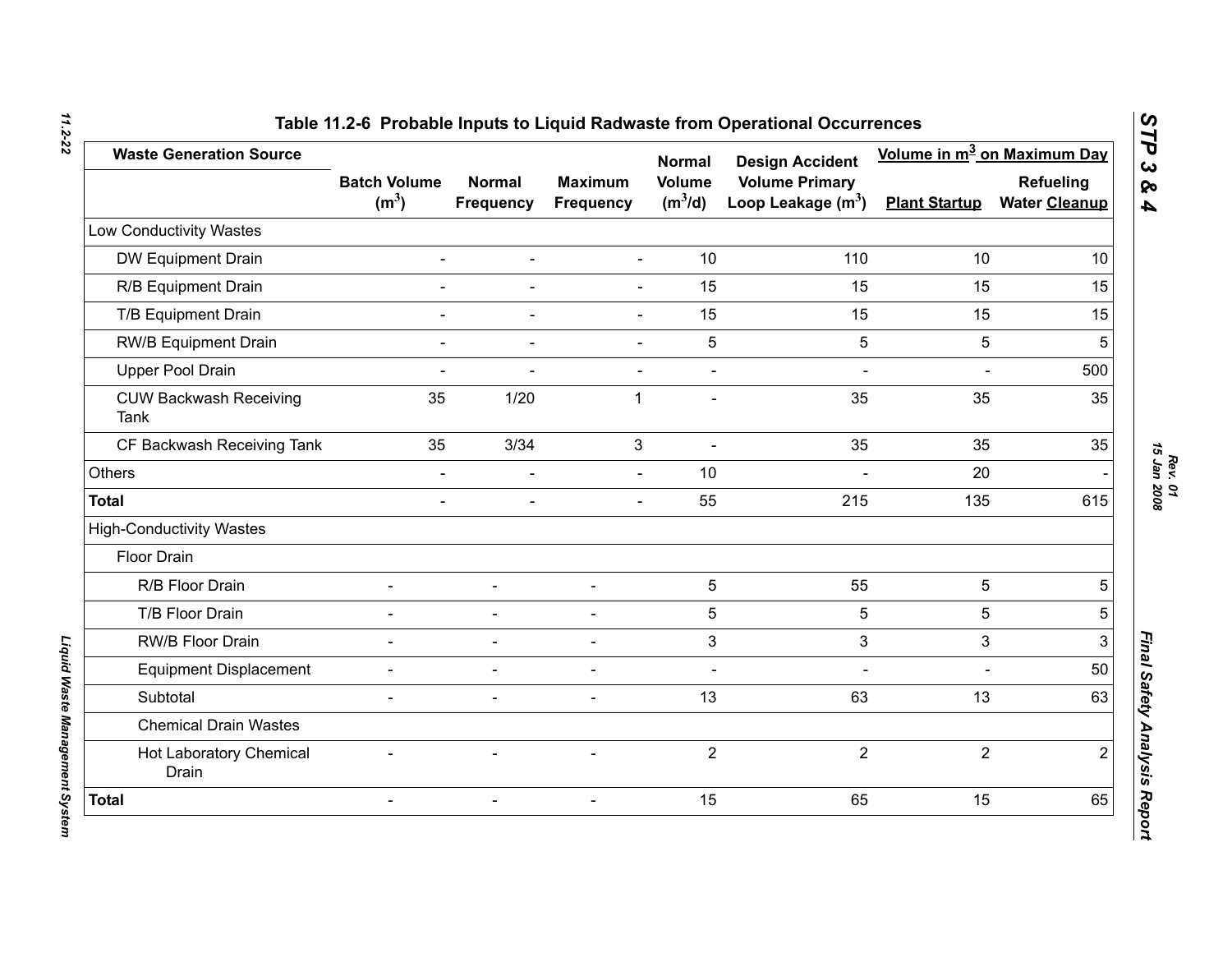| <b>Waste Generation Source</b> |                                          |                                   |                                    | <b>Normal</b>              | <b>Design Accident</b>                        | Volume in m <sup>3</sup> on Maximum Day |                                          |  |
|--------------------------------|------------------------------------------|-----------------------------------|------------------------------------|----------------------------|-----------------------------------------------|-----------------------------------------|------------------------------------------|--|
|                                | <b>Batch Volume</b><br>(m <sup>3</sup> ) | <b>Normal</b><br><b>Frequency</b> | <b>Maximum</b><br><b>Frequency</b> | <b>Volume</b><br>$(m^3/d)$ | <b>Volume Primary</b><br>Loop Leakage $(m^3)$ | <b>Plant Startup</b>                    | <b>Refueling</b><br><b>Water Cleanup</b> |  |
| Detergent Wastes               |                                          |                                   |                                    |                            |                                               |                                         |                                          |  |
| Hot Shower Drain               | $\blacksquare$                           | $\overline{\phantom{a}}$          | $\blacksquare$                     | $\ensuremath{\mathsf{3}}$  | $\overline{\phantom{a}}$                      | 8                                       |                                          |  |
| <b>Laundry Drain</b>           | $\blacksquare$                           | $\blacksquare$                    | $\blacksquare$                     | $\mathbf{1}$               | $\overline{\phantom{a}}$                      | 4                                       |                                          |  |
| <b>Total</b>                   | $\blacksquare$                           | $\overline{\phantom{a}}$          | $\blacksquare$                     | $\overline{\mathbf{4}}$    | $\overline{\phantom{a}}$                      | 12                                      |                                          |  |
|                                |                                          |                                   |                                    |                            |                                               |                                         |                                          |  |
|                                |                                          |                                   |                                    |                            |                                               |                                         |                                          |  |
|                                |                                          |                                   |                                    |                            |                                               |                                         |                                          |  |
|                                |                                          |                                   |                                    |                            |                                               |                                         |                                          |  |

*STP 3 & 4*